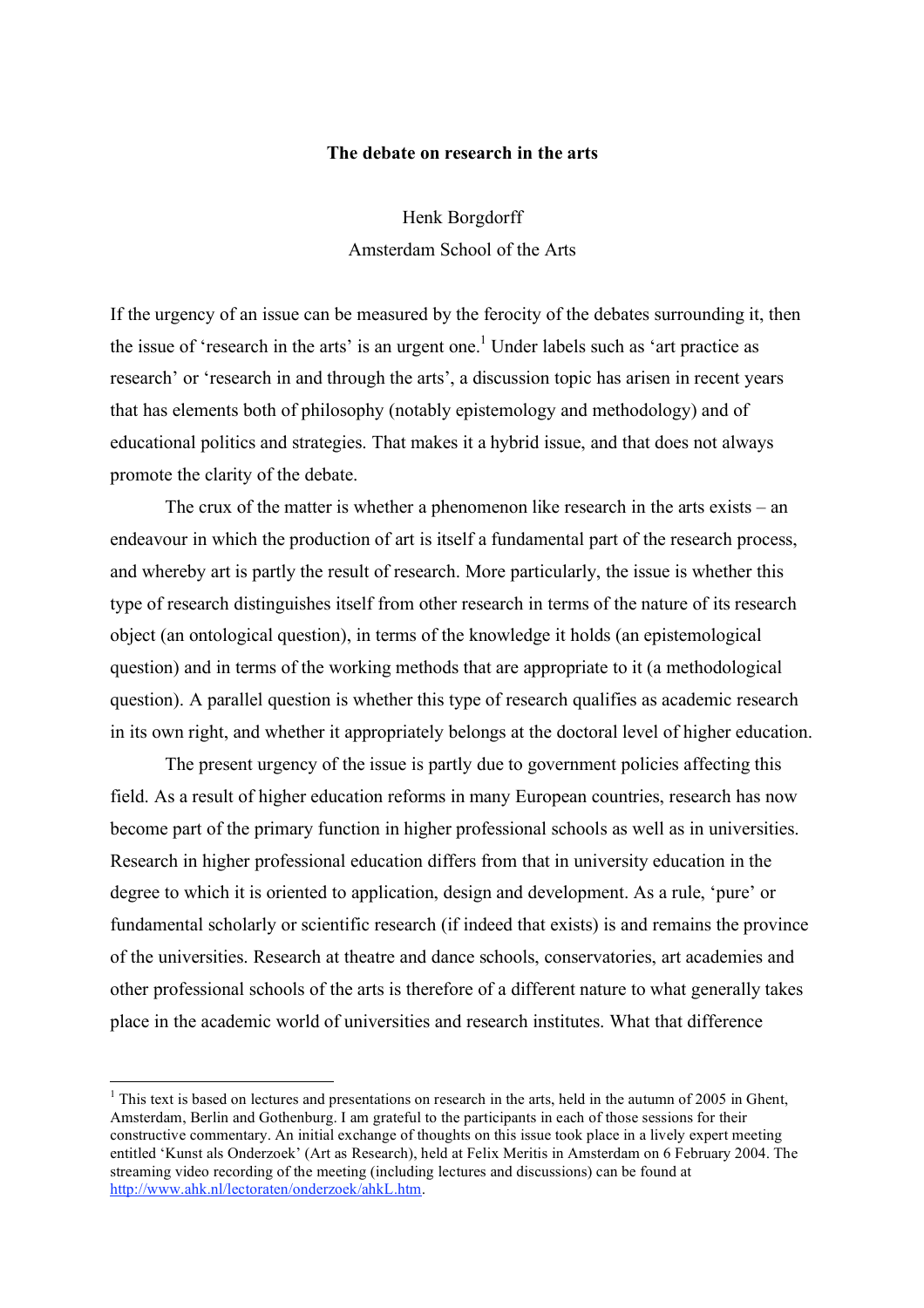exactly entails is the subject of controversies – and not only the opinions, but also the motives are highly divergent here.

The first thing worth noting about the debate is that many of the contending parties tend to opt for the rhetorical force of knowing you are right above the gentle power of convincing arguments. It is not entirely coincidental that people's personal opinions usually correlate with their own affiliations. Many contenders on one side are inclined to entrench themselves in established institutional positions, portraying themselves as defenders of quality standards on which they seem to have a patent. Some on the other side put up resistance against any form of 'academisation' (as it is sometimes scornfully called) – afraid of losing their own distinctiveness, wary of the perceived 'stuffy' confines of academia. The term 'academisation' refers here both to the dispirited reality of university bureaucracy and to an objectionable 'academic drift', whereby some of the vital spirit of artistic practice at the art academies has to be betrayed in order to 'cash in' on the greater social status and respectability that our culture still ascribes to intellectual work.<sup>2</sup>

The shift in government policies is not the only factor that has put the issue of 'research in the arts' onto the agenda of public and academic debate; developments in art practice itself have also played a role. For some years now, it has been a commonplace to talk about contemporary art in terms of reflection and research. Although reflection and research were closely tied to the tradition of modernism from the start, they are also intertwined with art practice in our late modern or postmodern era – not only in terms of the self-perception of creators and performers, but increasingly in institutional contexts too, from funding regulations to the content of programmes at art academies and laboratories. Particularly in the last decade (following a period when 'cultural diversity' and 'new media' were the watchwords), research and reflection have been part of the verbal attire sported by both art practice and art criticism in public and professional fora on the arts.<sup>3</sup> And so it could come to pass that 'research & development' are no longer an issue just for universities, businesses and independent research centres and consultancy agencies, but that artists and art institutions are also now increasingly calling their activities 'research'. It is no coincidence that the art exhibition Documenta in Kassel presents itself as an Academy, and that post-academic institutes like the Jan van Eyck Academie and the Rijksacademie van Beeldende Kunsten in

<sup>&</sup>lt;sup>2</sup> In Flanders, the 'academisation of higher professional arts education' is now being promoted under that very label. Collaborative arrangements between universities and professional arts schools are developing joint

 $3$  Another theme that has drifted ashore in the past decade is a rediscovered 'artistic engagement'.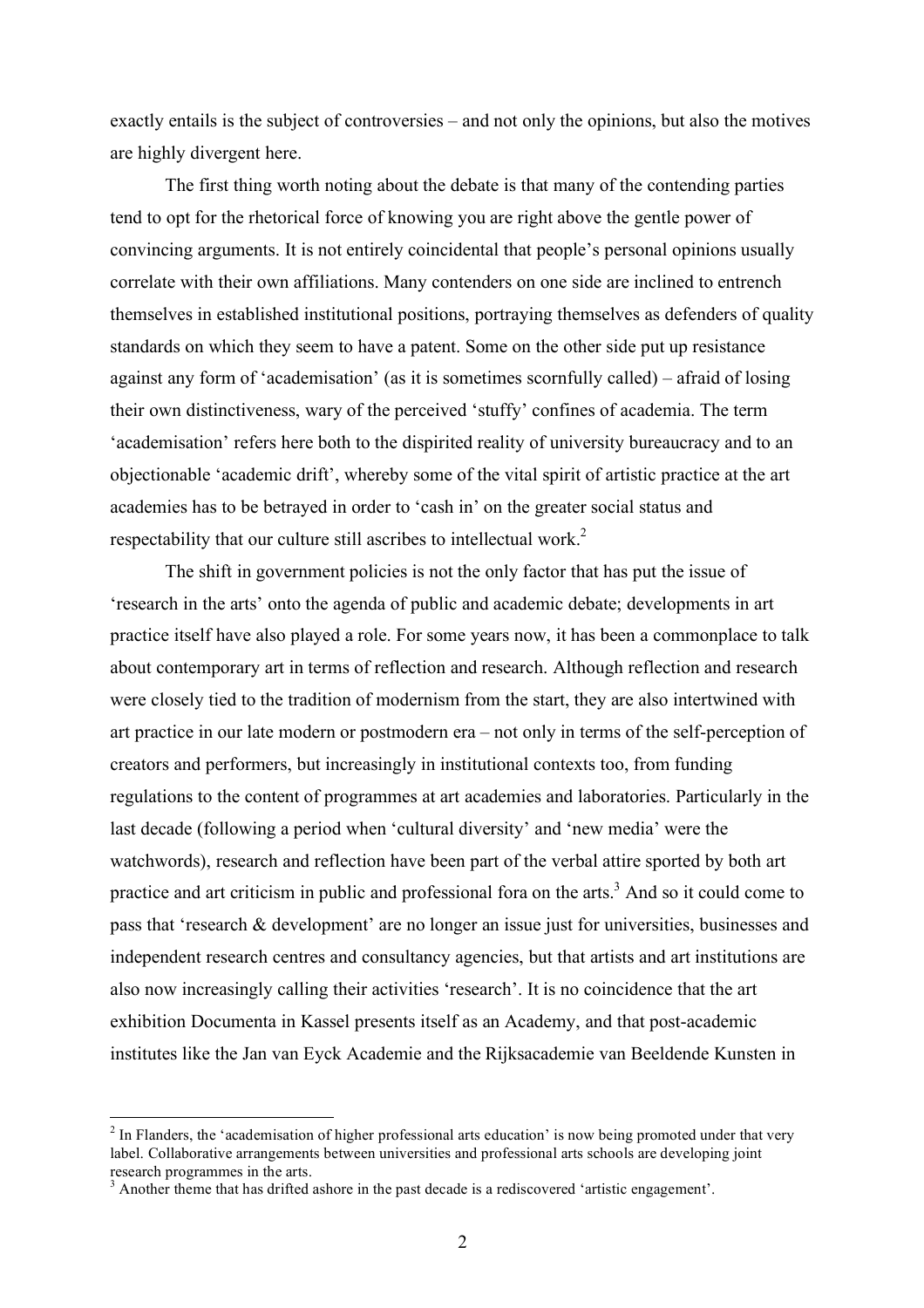the Netherlands are labelling their activities as 'research' and their participants as 'researchers'. 4

One of the issues figuring prominently in the debate about research in the arts is: When does art practice count as research? (and its possible corollary: Doesn't all art practice count as research to some extent?) Can criteria perhaps be formulated that can help to differentiate *art practice-in-itself* from *art practice-as-research?* And a concomitant question is: How does artistic research differ from what is called academic or scientific research? In the discussion to follow, I will try to introduce some clarity into the issue of research in the arts. I start (I) by tracing the debate so far and citing the relevant sources. I then (II) explore several terminological matters (a) and the concept of 'research' (b). My analysis of the central question (III) – the intrinsic nature of research in the arts, especially in comparison to the currently more mainstream academic research – is based on the three perspectives referred to above: the ontology (a), the epistemology (b) and the methodology (c) of research in the arts. I have already argued elsewhere in the Dutch context for direct and indirect public funding of research in the arts (Borgdorff, 2004, 2005). In the present paper, I will conclude my discussion by commenting on the aspects of this issue that pertain to educational politics and strategies (IV) – focusing primarily on the legitimacy of this type of research and on the implications that has for possible PhD programmes in professional art schools.

# **I The debate**

The granting of masters or doctorate degrees to artists (composers, architects, designers) on the basis of their art work is nothing new. It has been possible for decades in the United States, where a degree of this kind is often a prerequisite for appointments at professional arts institutions. <sup>5</sup> It is common knowledge that these institutional constraints are not always beneficial to either the level of artistic practice on campus or the scholarly level of the staff. In the Netherlands it is possible to obtain a PhD at a university on the basis of a 'doctoral design' *(proefontwerp),* but artists have made little use of this option up to now. A new development, at least in terms of the European context, is that the current institutional integration of

<sup>&</sup>lt;sup>4</sup> The importance attached to R&D has been diminishing lately in the business world. Is the art world soon to follow?<br><sup>5</sup> For criteria applying to practice-based masters and doctorate degrees in the USA, see, e.g. for the field of

music, NASM (2005).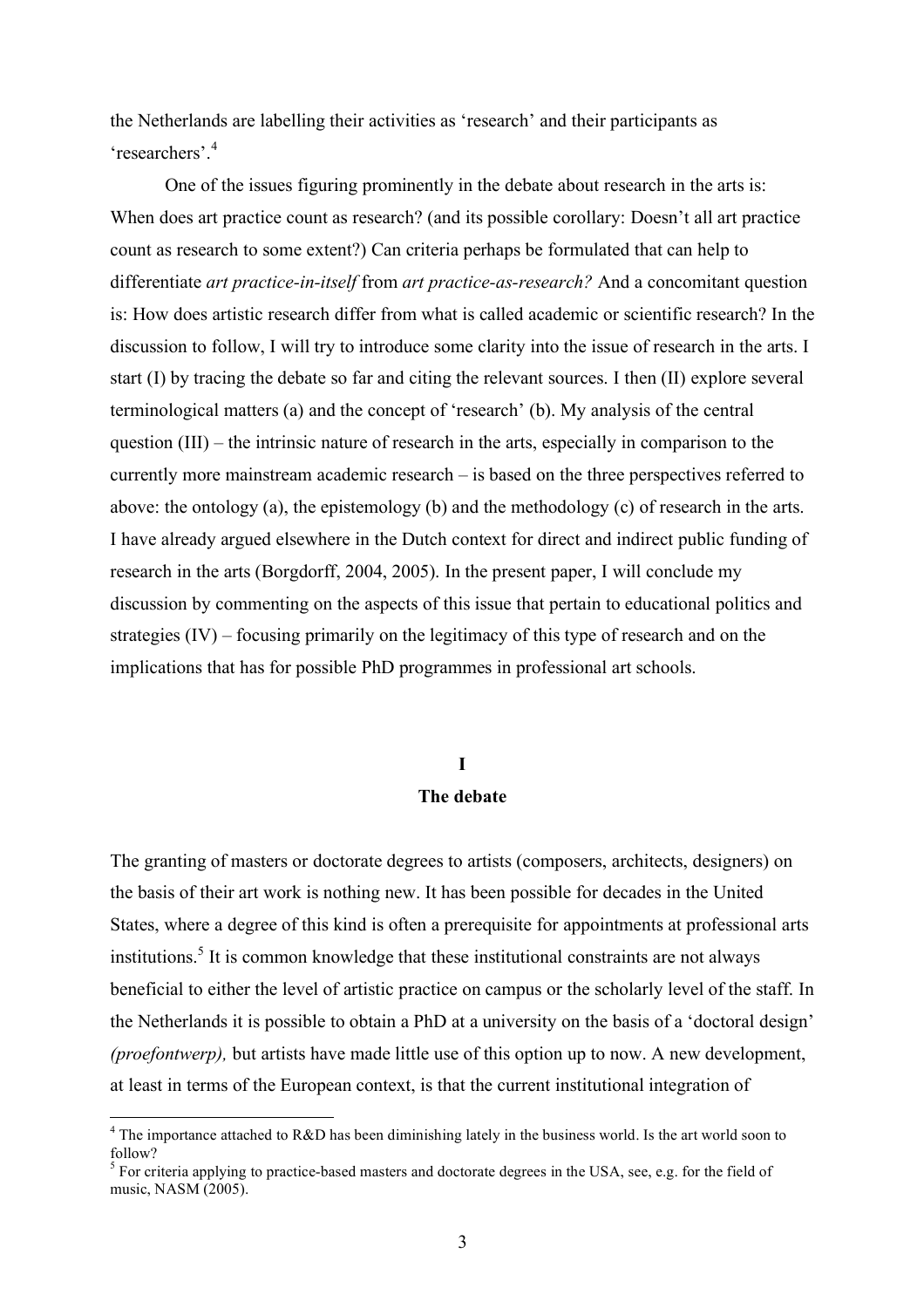research into professional art schools has made the distinctive nature of this 'practice-based research' into an item of debate.

This debate on art practice-as-research, and on the degree programmes in which that type of investigations can be carried out, has received a significant impetus from the university reforms made during the 1990s in the United Kingdom and in Scandinavia. The academic and policy debates about research in the arts have therefore mainly taken place in those countries. In the UK, the reforms involved assigning the polytechnics (higher professional schools) officially equal status to the universities, thus enabling art schools to secure direct and indirect public funding for research (Candlin, 2001). Comparable reforms occurred in Australia (cf. Strand, 1998). In Scandinavia, some research programmes in professional arts schools now receive structural funding. Not all governments are ripe for these types of reforms just yet, and in some cases they are still tenaciously clinging to a rigid divide between academic education *with* research and professional training *without* research.

A second impetus, mainly relevant to the European continent, is the so-called Bologna Process – the ambition of the various member states of the European Community to forge a single framework for higher education, in three 'cycles' made up of bachelors, masters and doctorate degree courses. The requirements in terms of learning outcomes that the three cycles will have to satisfy are currently being formulated, including the ones for arts education. One issue to be addressed in this process is the status and nature of the research in the creative and performing arts.

The first thing that is noticeable about the exchange of views about practice-oriented research in the arts is that the discussion mainly takes place within the fields of visual arts and design. It is less of an issue in the fields of theatre and dance education, architecture, and film and new media; and in music there was virtually no debate at all about practice-based research until recently.<sup>6</sup> The reason for that is pure speculation, but the fact remains that in the past 15 years both the theoretical and philosophical dimensions of arts research and its more policyrelated aspects have been the most widely debated in the world of visual arts and design.

The discussion – which, as noted, has been dominated by the situations in the UK and Scandinavia – has led to various forms of activity. An important source of information is the papers and reports produced by organisations involved in research funding and/or assessment, such as the UK Council of Graduate Education (UKCGE, 1997, 2001), the Arts and

<sup>&</sup>lt;sup>6</sup> Some discussion does seem to be stirring in the field of music in recent years. In 2004, a European network was set up consisting of music institutes with doctoral arts studies (MIDAS), and the AEC (European Association of Conservatoires) has also recently launched a working group to consider the doctoral (third) cycle.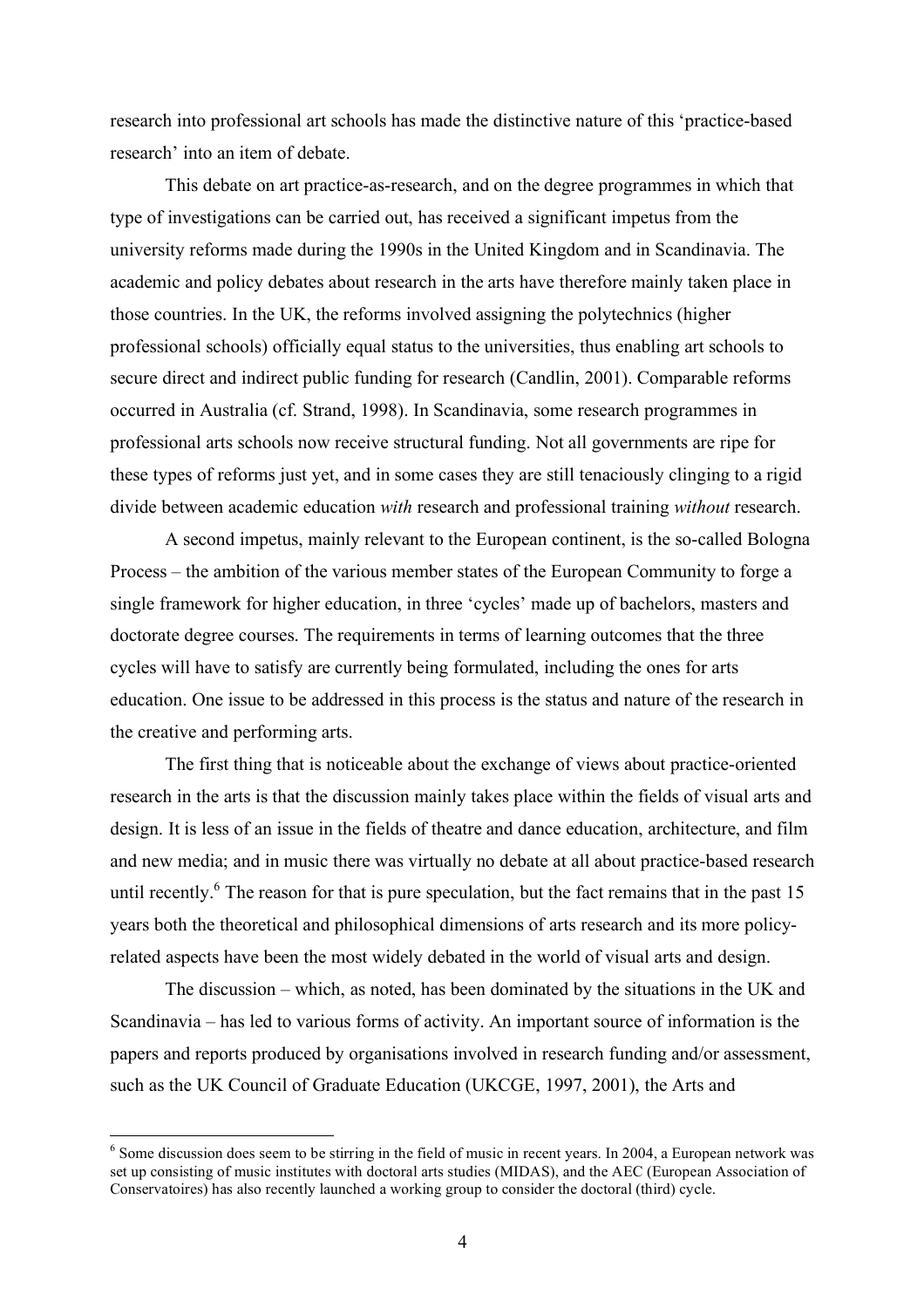Humanities Research Council (AHRC, 2003) and the Research Assessment Exercise (RAE, 2005), all in the UK. A number of conferences on arts research have also been convened, and their proceedings form a corpus of texts that have fed the debate. More and more journals are now publishing articles that deal with 'practice as research', and several collections of articles, monographs and even manuals on research in the arts, and its methodology in particular, have appeared (among them Gray & Malins, 2004; Sullivan, 2005; Hannula, Suornta & Vadén, 2005; Macleod & Holdridge, 2006).

Two electronic mailing lists, PhD-Design and PARIP, are also worth mentioning. PhD-Design is entirely devoted to discussions and information on developing practice-based doctoral degree courses in the field of design. PARIP (Practice as Research in Performance) is a project sponsored by AHRC at the University of Bristol that focuses mainly on topics involving practice-as-research, mostly in theatre and dance. In October 2002, a lively discussion took place on the PARIP list on a range of issues (institutional and organisational as well as more theoretical and philosophical) in relation to such research (see Thomson, 2003, for a compilation of that discussion.)<sup>7</sup>

The debate about research in the creative and performing arts has reached the rest of Europe in recent years. Not everyone, though, seems to realise that the issue we are just starting to confront has already been carefully considered in other countries. This is not to say that the correct answers by definition come from abroad. The art is always to learn from the insights and experiences that others have already gained.

#### **II**

## **On terminology and research definitions**

#### **(a) Terminology**

The article that Christopher Frayling published in 1993 entitled 'Research in Art and Design' introduced a distinction between types of arts research which has been referred to by many ever since. Frayling differentiated between 'research into art', 'research for art' and 'research

 $<sup>7</sup>$  There are also other projects, networks and institutions focusing on this area. I will just mention two more</sup> groups in England that figure in the debate: the Performing Arts Learning and Teaching Innovation Network (PALATINE), based at Lancaster University (see e.g. Andrews & Nelson, 2003); and the Research Training Initiative (RTI), based at UCE Birmingham Institute of Art and Design. The PARIP, PALATINE and RTI websites contain broad-ranging bibliographies. Websites for all the projects, networks and mailing lists mentioned in this paper can readily be found via any search engine.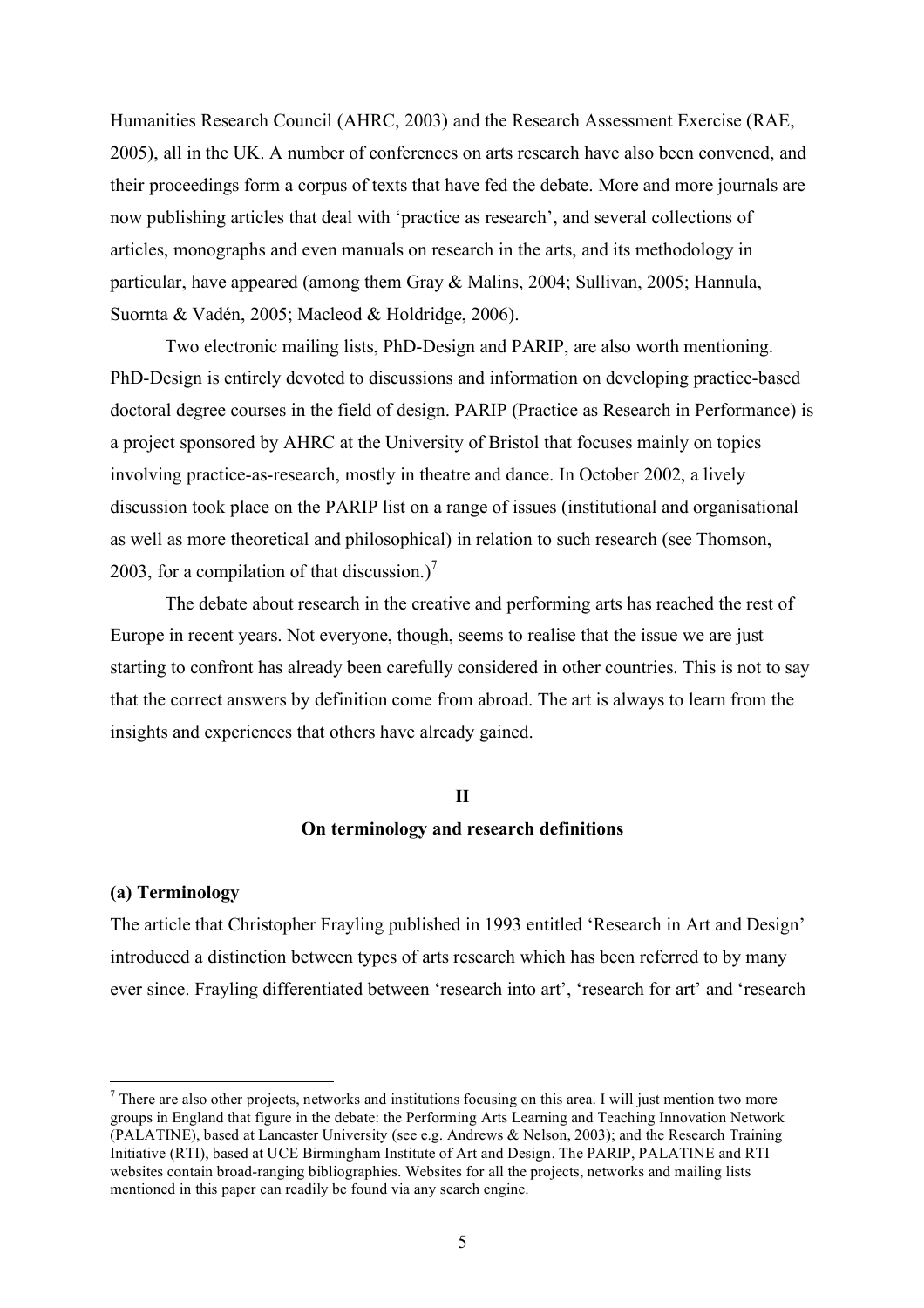through art'.<sup>8</sup> I, too, will employ this trichotomy, albeit with a slightly different twist. I will distinguish between (a) research on the arts, (b) research for the arts and (c) research in the arts.

(a) *Research on the arts* is research that has art practice in the broadest sense of the word as its object. It refers to investigations aimed at drawing valid conclusions about art practice from a theoretical distance. Ideally speaking, theoretical distance implies a fundamental separation, and a certain distance, between the researcher and the research object. Although that is an idealisation, the regulative idea applying here is that the object of research remains untouched under the inquiring gaze of the researcher. Research of this type is common in the meanwhile established academic humanities disciplines, including musicology, art history, theatre studies, media studies and literature.<sup>9</sup> Social science research on the arts likewise belongs to this category. Looking beyond all the differences between these disciplines (and within the disciplines themselves), the common characteristics of these approaches are 'reflection' and 'interpretation' – whether the research is more historical and hermeneutic, philosophical and aesthetic, critical and analytic, reconstructive or deconstructive, descriptive or explanatory. Donald Schön (1982, 49ff, 275ff) has used the expression 'reflection on action' to denote this approach to practice. I have previously described it as the 'interpretative perspective' (Borgdorff, 2004).

(b) *Research for the arts* can be described as applied research in a narrow sense. In this type, art is not so much the object of investigation, but its objective. The research provides insights and instruments that may find their way into concrete practices in some way or other. Examples are material investigations of particular alloys used in casting metal sculptures, investigation of the application of live electronics in the interaction between dance and lighting design, or the study of the 'extended techniques' of an electronically modifiable cello. In every case these are studies *in the service of* art practice. The research delivers, as it were, the tools and the knowledge of materials that are needed during the creative process or in the artistic product. I have called this the 'instrumental perspective'.

(c) *Research in the arts* is the most controversial of the three ideal types. Donald Schön speaks in this context of 'reflection in action', and I earlier described this approach as the 'immanent' and 'performative perspective'. It concerns research that does not assume the

 $8$  Frayling's distinction referred in its turn to one made by Herbert Read in 1944 between 'teaching through art' and 'teaching to art'.<br><sup>9</sup> In recent years these disciplines are also addressing what we might call the 'performativity of the theoretical

gaze'. An example in theatre studies is the conference entitled 'The Anatomical Theatre Revisited', Amsterdam 5-8 April 2006 (http://www.anatomicaltheatrerevisited.com/.)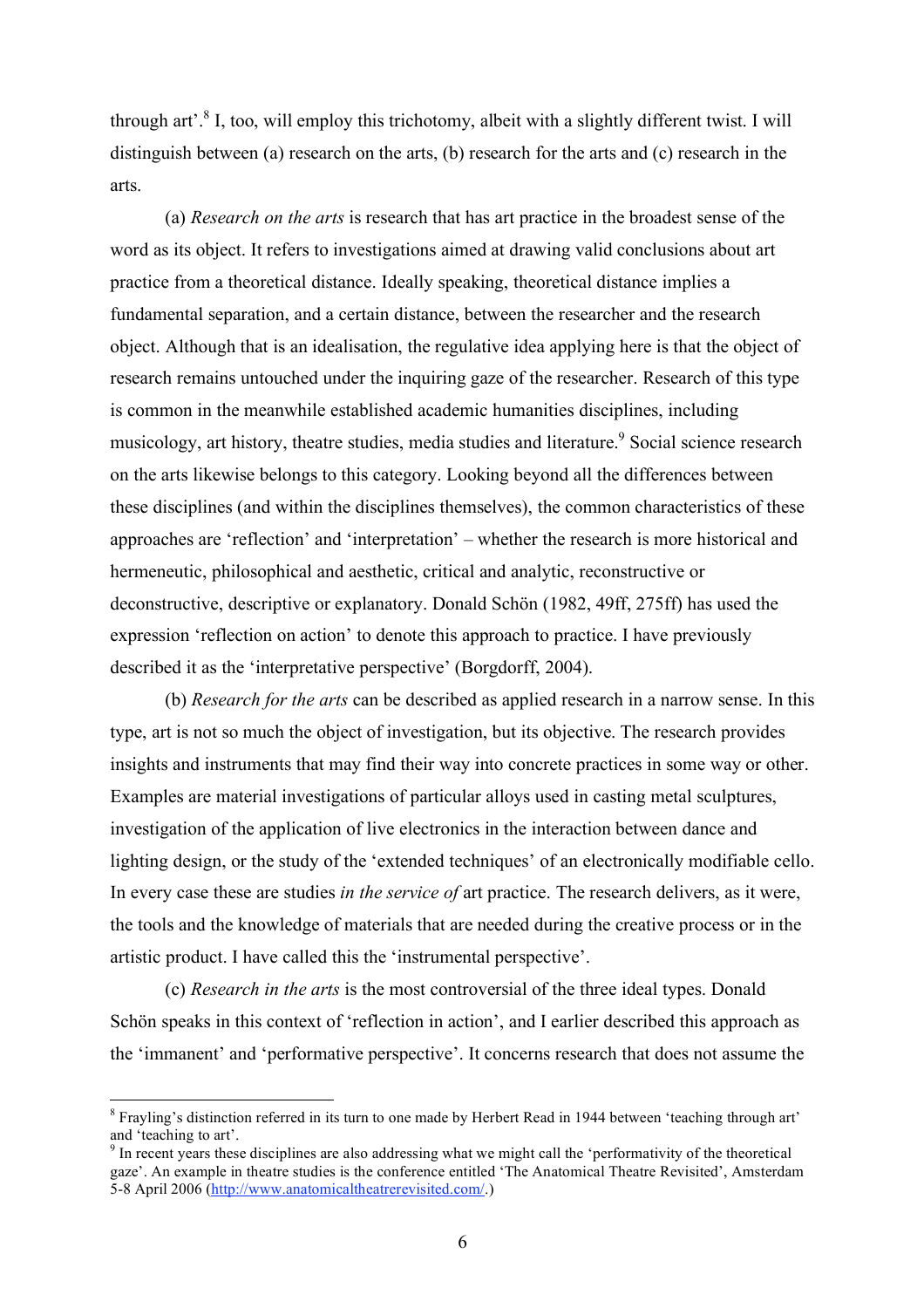separation of subject and object, and does not observe a distance between the researcher and the practice of art. Instead, the artistic practice itself is an essential component of both the research process and the research results. This approach is based on the understanding that no fundamental separation exists between theory and practice in the arts. After all, there are no art practices that are not saturated with experiences, histories and beliefs; and conversely there is no theoretical access to, or interpretation of, art practice that does not partially shape that practice into what it is. Concepts and theories, experiences and understandings are interwoven with art practices and, partly for this reason, art is always reflexive. Research in the arts hence seeks to articulate some of this embodied knowledge throughout the creative process and in the art object.

Various terms and expressions have been used in the literature to denote artistic research. The most common of these are 'practice-based research', 'practice-led research' and 'practice as research'. *Practice-based research* is a collective notion that may cover any form of practiceoriented research in the arts. The AHRC currently prefers the term *practice-led research* to denote research that is practice-focused, and many are now following that example. The most explicit term of all is *practice as research,* as it expresses the direct intertwinement of research and practice as discussed under (c) above. The expression 'artistic research', which is sometimes chosen to highlight the distinctiveness of art research, evinces not only a comparable intimate bond between theory and practice, but also embodies the promise of a distinctive path in a methodological sense that differentiates artistic research from the more mainstream academic research.

It has been argued from various perspectives that the trichotomy proposed above – research on, for and in the arts – does not exhaustively describe the possible forms of artistic research.<sup>10</sup> After all, isn't one distinctive characteristic of the arts, and hence too of the research tied up with it, their very ability to elude strict classifications and demarcations, and to actually generate the criteria – in each individual art project and every time again and again – which the research is to satisfy, both in the methodological sense and in the ways the research is explained and documented? In this particular quality, it is argued, lies one of the major distinctions vis-à-vis what is customary in the academic world – a fundamental

<sup>&</sup>lt;sup>10</sup> My colleague Marijke Hoogenboom, for example, in her remit at the Amsterdamse School of the Arts, attempts to approximate what research could potentially be, starting from current artistic practice and arts education practice.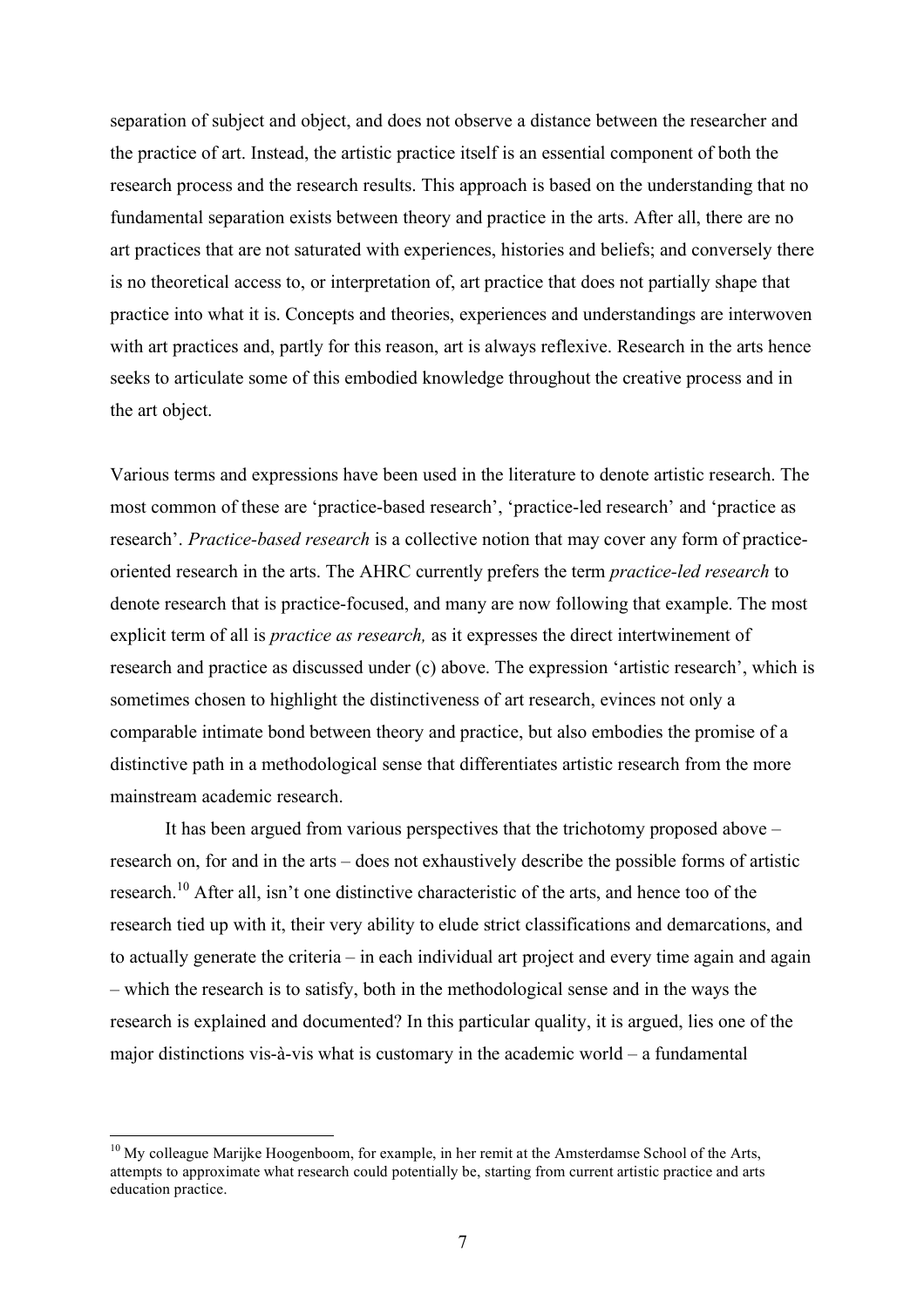openness for the unknown, the unexpected, which can also form a corrective to what is currently regarded as valid research.

This argument is based on a specific and limited concept of what scholarship and science are. More particularly, it assumes that mainstream scientific research is always based on an established protocol and that universal criteria exist for the validity of research. This derives from a misconception. Not only do academic researchers often develop the appropriate research methods and techniques as they go, but the rules for the validity and reliability of the research results also do not derive from some standard that is external to, and hence independent of, the research; they are defined within the research domain itself. Science at its best is less rigid and constrained than some participants in the debate would like to believe.

Obviously this overarching differentiation of three types of art research does not yet say very much. In the case of 'research in the arts', to which we are confining ourselves here, we still have to answer the question of *when* art practice qualifies as research. What do we mean here by 'research', and what criteria can we formulate to distinguish art practice-initself from art practice-as-research?<sup>11</sup> Before addressing the question of what we should understand by research, I would just like to comment briefly on the classifications used in art practice itself.

In the arts we are accustomed to differentiating in terms of activity or role (music, theatre), dimension (visual art) and various other aspects. The music world distinguishes, for example, between composing, performing and improvising  $12$ ; the theatre world distinguishes between actors and directors, playwrights and stage designers; in the visual arts we can differentiate between two-dimensional, three-dimensional and audiovisual work, and so on. In the debate about art research, it has proven fruitful to employ a different distinction – that between object, process and context. *Object* then stands for the 'work of art': the composition, the image, the performance, the design, as well as for the dramatic structure, the scenario, the stage setup, the material, the score. *Process* stands for the 'making of art': creating, producing, rehearsing, developing images and concepts, trying out. *Context* stands for the 'art

 $11$  The idea that all art practice is by definition research might sometimes be useful for underlining the reflexive nature of art, and it may arise in the uncertain quest contained in the creative process, but it is not fruitful for bringing clarity into the debate about research in the arts. If everything is research, then nothing is research any

 $12$  A fourth category could be called 'hybrid activities', inasmuch as, especially in the case of contemporary music, no clear distinction can be made between composing, performing and improvising.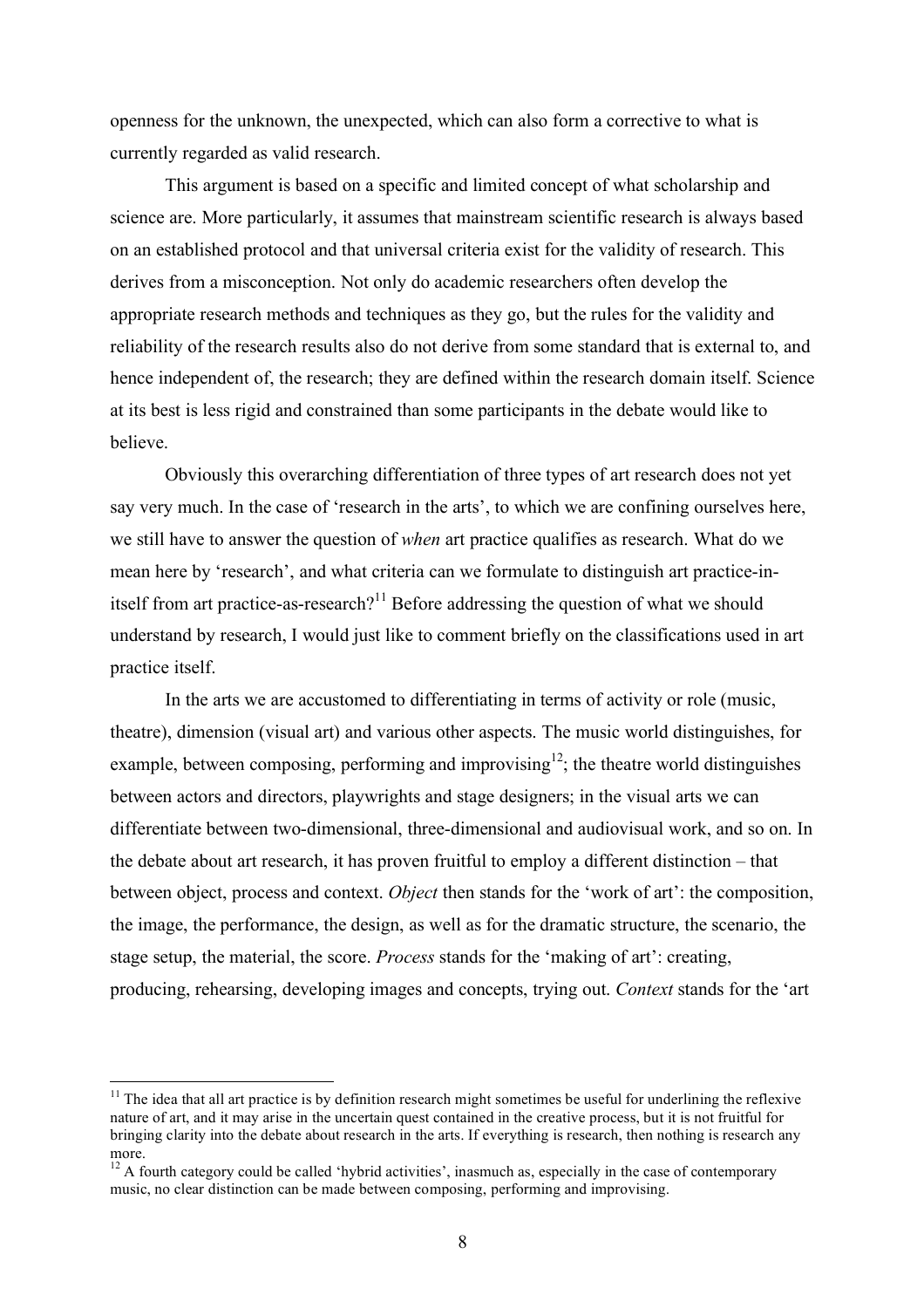world': the public reception, the cultural and historical environment, the industry etc.<sup>13</sup> Especially in the assessing (and funding) of research in the arts, it makes quite some difference whether one exclusively examines the results in the form of concrete art objects, or whether one also looks at the documentation of the process that has led to those results or at the context which is partially constitutive of the meaning of both the object and the process.

#### **(b) Research definitions**

The Research Assessment Exercise and the Arts and Humanities Research Council both employ research definitions (albeit different ones) that enable them to judge research projects in terms of eligibility criteria. I am intentionally drawing here again on the UK situation, because the official bodies charged with funding research there are explicit about their assessment standards. The definition of the RAE (2005, 34) is briefly: 'original investigation undertaken in order to gain knowledge and understanding.<sup>14</sup>

If we also take this broad definition of research as a benchmark for research in the arts – and I see no reason not to do so as of yet – then we can use it to derive the following criteria. (1) The investigation should be *intended* as research. Inadvertent (fortuitous) contributions to knowledge and understanding cannot be regarded as *research* results (cf. Dallow, 2003). (2) Research involves *original* contributions – that is, the work should not previously have been carried out by other people, and it should add new insights or knowledge to the existing corpus (for a problematisation of this criterion, see Pakes, 2003). (3) The aim is to enhance *knowledge and understanding.* Works of art contribute as a rule to the artistic universe. That universe encompasses not only the traditional aesthetic sectors; today it also includes areas in which our social, psychological and moral life is set in motion in other ways – other performative, evocative and non-discursive ways. We can hence speak of research in the arts only when the practice of art delivers an intended, original contribution to what we know and understand.<sup>15</sup>

<sup>&</sup>lt;sup>13</sup> As the visual artist Robert Klatser has pointed out to me, object, process and context cannot be, or at least not always, distinguished from one another in the experience of the artists themselves, in their practice of art creation. Yet such a counterfactual distinction is an aid to clarification, and it helps to guide and regulate research practices.<br><sup>14</sup> The full text is ' "Research" for the purpose of the RAE is to be understood as original investigation

undertaken in order to gain knowledge and understanding. It includes work of direct relevance to the needs of commerce, industry, and to the public and voluntary sectors; scholarship; the invention and generation of ideas, images, performances, artefacts including design, where these lead to new or substantially improved insights; and the use of existing knowledge in experimental development to produce new or substantially improved materials, devices, products and processes, including design and construction.'<br><sup>15</sup> The Dublin Descriptors (2004), which set out educational criteria under the Bologna Process, define research

in a comparable manner: 'a careful study or investigation based on a systematic understanding and critical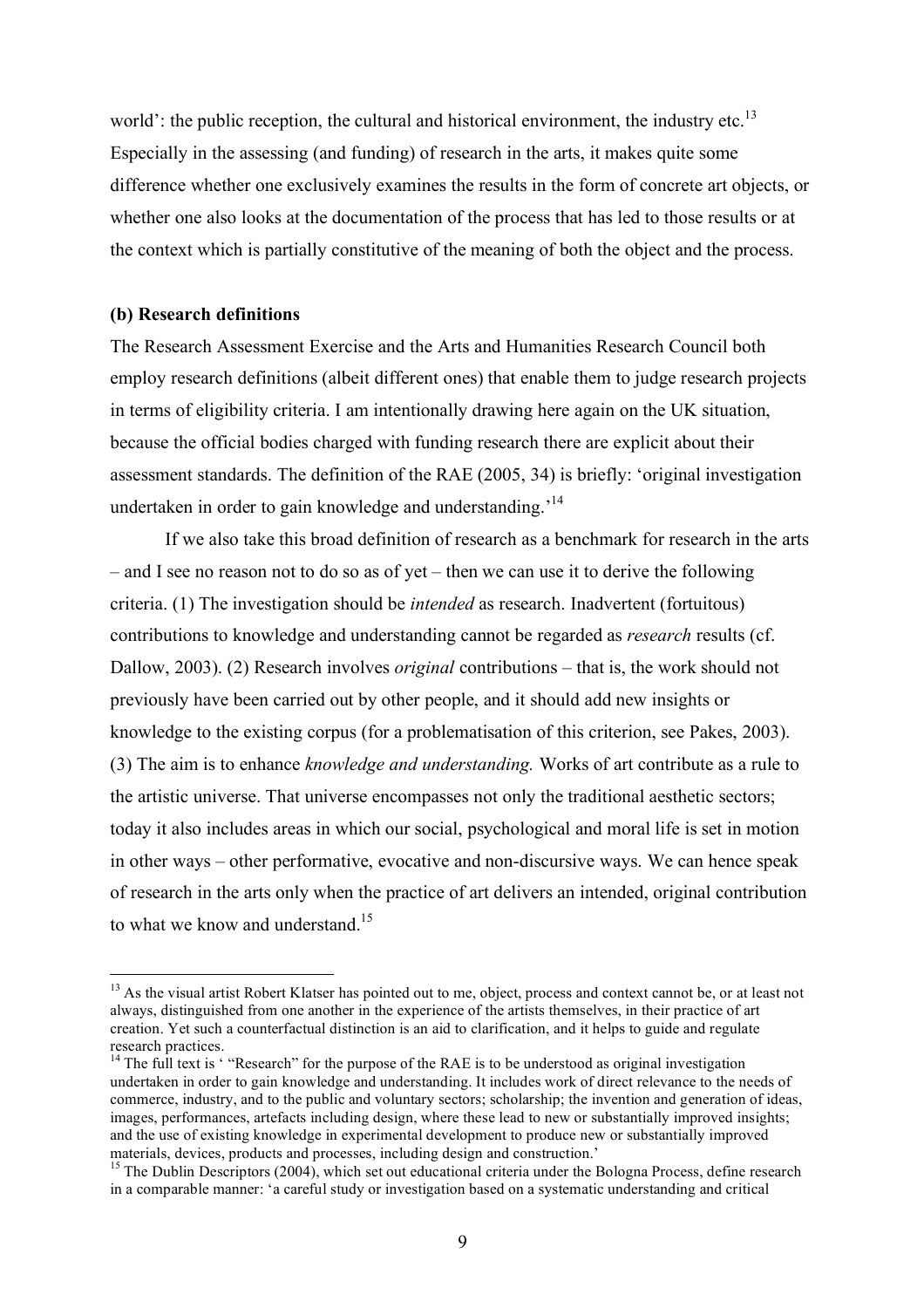The AHRC (2003) works with a different set of criteria to assess research proposals. This stems from the fact that the AHRC, in contrast to the RAE, does not judge the results of research in retrospect and does not assess outcomes, but looks primarily at what the research is to involve and how the study is to be designed (hence, assessment in advance). Four criteria are set as parameters. (1) The research must address clearly articulated *research questions* or problems. (2) The importance of these questions and problems for a specified *research context* must be explained, including the contribution the project will make and how the study will relate to other research in the area. (3) One or more *research methods* are to be specified that will be applied to address and possibly answer the questions and problems. (4) The results of the research study and the research process are to be appropriately *documented and disseminated.* It goes without saying that research questions, context, methods, documentation and dissemination are all subject to change in the course of the study, but the assessment is based on the proposal for the study design at its inception.

Taken altogether, the definitions above provide discriminating criteria for assessing whether activities qualify as research: intent, originality, knowledge and understanding, research questions, context, methods, documentation, dissemination. We can now employ these criteria to address the question of how art practice-as-research can be distinguished from art practice-in-itself. I shall do this in the form of a proposition which I hope others may see fit to challenge:

*Art practice qualifies as research when its purpose is to broaden our knowledge and understanding through an original investigation. It begins with questions that are pertinent to the research context and the art world, and employs methods that are appropriate to the study. The process and outcomes of the research are appropriately documented and disseminated to the research community and to the wider public.*

This 'definition' itself is little help as of yet. How do we know in our research, for example, what methods are 'appropriate to the study', and what 'appropriately documented' entails?<sup>16</sup> Opinions diverge on points like these in the debate on art research. The definition does at least furnish us with a *negative* criterion that we can use to distinguish art practice-in-itself (or protect it, if need be) from art practice intended-as-research. The next question is at least as

awareness of knowledge'. This ostensibly broader definition of research is later, when the requirements for PhD research are discussed, narrowed down to read 'original research that extends the frontier of knowledge'. <sup>16</sup> Does <sup>a</sup> visual portfolio suffice for <sup>a</sup> visual art project, for example, or is <sup>a</sup> verbal report or explanation always

necessary to explain the study?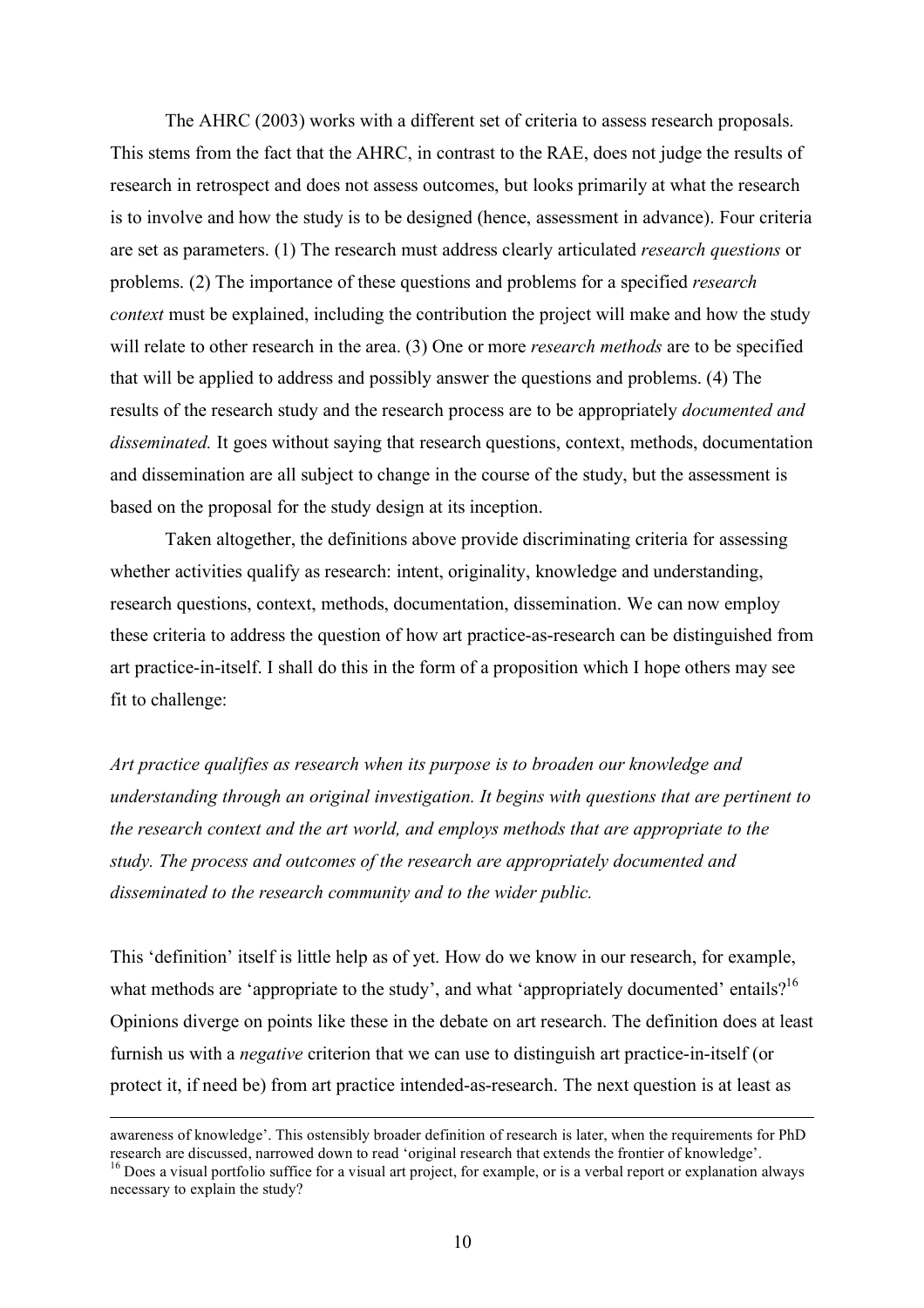important: In what respects does this type of research differ from the more mainstream academic research?

# **III The intrinsic nature of research in the arts**

The issue of the intrinsic nature of research in the arts can indeed best be addressed by also asking how that type of research differs from what we normally understand by scholarly or scientific research (cf. e.g. Eisner, 2003). That does not mean we ought to conform in advance to the frameworks defined by traditional scholarship or science, but it also does not mean we should counterpose something to that form of scholarship that eludes those frameworks by definition. Perhaps it does mean that we, in dialogue with that type of scholarship, will arrive at a modified notion of what academic research is. And there is nothing new about this: the history and theory of science have taught us that principles once considered absolute standards can be tempered under the influence of ascendant domains of knowledge, after which they remain as standards for one particular form of academic scholarship.

There are three ways to ask what makes art research distinctive in relation to current academic and scientific research: by posing an ontological, an epistemological and a methodological question. The ontological question is (a): What is the nature of the object, of the subject matter, in research in the arts? To what does the research address itself? And in what respect does it thereby differ from other scholarly or scientific research? The epistemological question is (b): What kinds of knowledge and understanding are embodied in art practice? And how does that knowledge relate to more conventional types of academic knowledge? The methodological question is (c): What research methods and techniques are appropriate to research in the arts? And in what respect do these differ from the methods and techniques in the natural sciences, the social sciences and the humanities?

Obviously one should not expect all these questions to be answered within the confines of this article. What I shall do below is to define the space inside which the answers can be given. These parameters could be an aid in the struggle for legitimacy and autonomy for the research domain of the arts.

11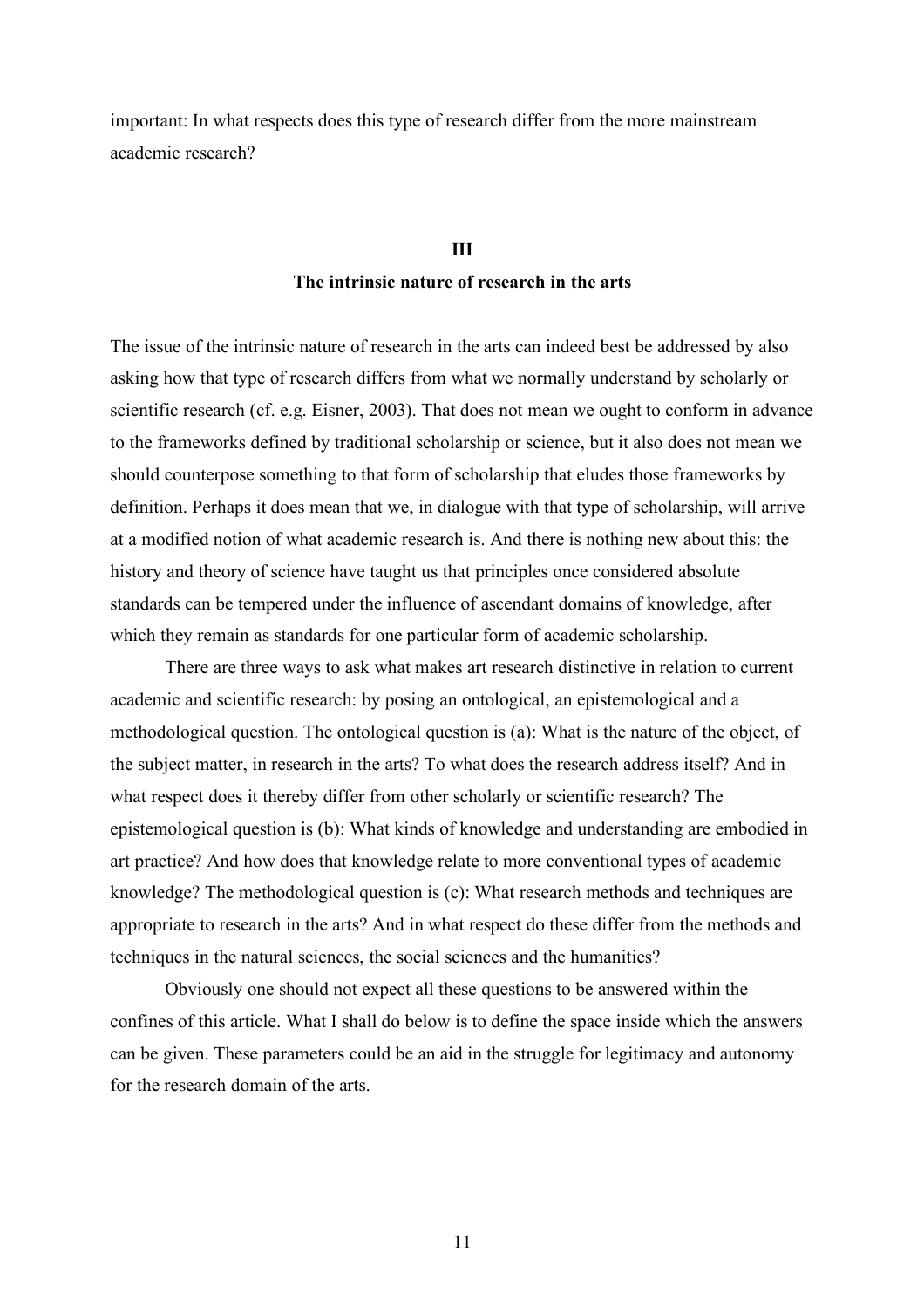#### **(a) The ontological question**

As I have argued above, it is useful to distinguish objects, processes and contexts when dealing with art practices. But the practice of art involves more than that. Artistic practices are at once aesthetic practices, which means that matters such as taste, beauty, the sublime and other aesthetic categories may be at issue and could form part of the subject matter for study. In addition, artistic practices are hermeneutic practices, because they always lend themselves to multiple or ambiguous interpretations and even invite them (cf. Strand, 1998, 46). Artistic practices are performative practices, in the sense that artworks and creative processes do something to us, set us in motion, alter our understanding and view of the world, also in a moral sense. Artistic practices are mimetic and expressive when they represent, reflect, articulate or communicate situations or events in their own way, in their own medium. By virtue of their very nature, artistic practices are also emotive, because they speak to our psychological, emotional life. So whenever we have to do with artistic practices, all these perspectives could be at work. Not every artistic investigation will deal with all these points of view at once, but theoretically any of them could figure in the research.

As noted above, the focus of research in the arts may lie on the artwork itself or on the creative, productive process, in both of which cases the signifying context also plays a role. In the debate about artistic research, there is a tendency to emphasise the productive process, because it can potentially be replicated, or in any case documented. This spotlight on the process also derives from the requirements that some funding bodies set for the studies – in assessing proposals, they are often chiefly interested in what the study design will be like, whether the work will be methodologically sound, whether the research questions are meaningful in the research context, and how the research process will be documented and the results disseminated. The artistic outcomes in the form of concrete works of art are, after all, more difficult to 'objectively' assess than the rigour with which the research process is designed and documented. The risk is that works of art will totally disappear from sight, as if research in the arts has nothing to do with the art itself.<sup>17</sup>

In respect of ontology, different types of academic research are concerned with different kinds of facts. Scientific facts differ from social facts, and both differ from historical facts. Artistic facts have their own intrinsic status that cannot be conflated with scientific, social or historical facts, and which has been described in a range of different ways in philosophical aesthetics. One element of that status is its immateriality. More precisely, what

<sup>&</sup>lt;sup>17</sup> Cf. Biggs (2003), and especially Pakes (2004), who, citing Gadamer, urges a return to the work of art as an object of research.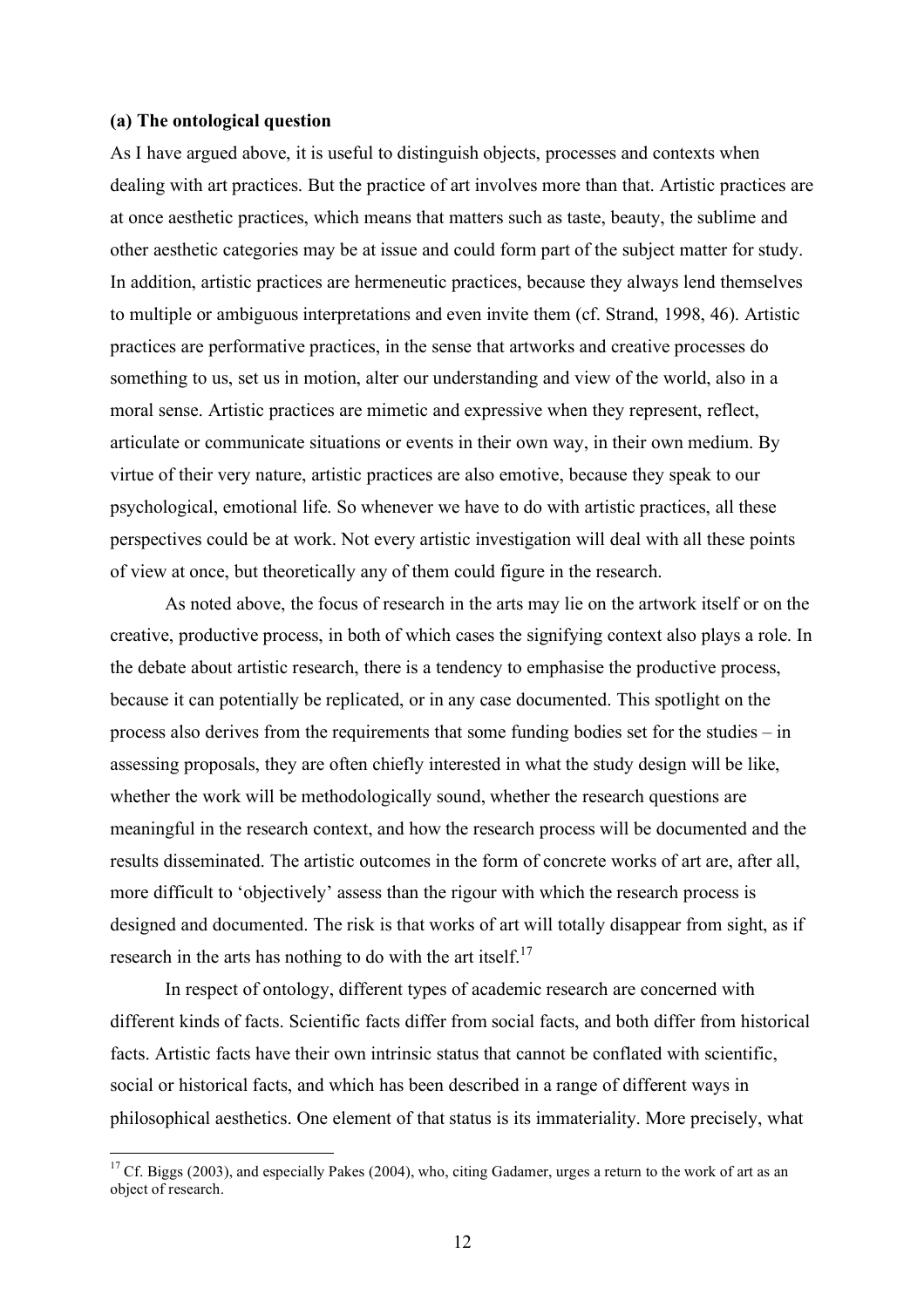is characteristic for artistic products, processes and experiences is that, in and through the materiality of the medium, something is presented which transcends materiality. This insight, which recalls Hegel's sensory manifestation of the idea *(sinnliches Scheinen der Idee),* is also valid, paradoxically enough, even there where art professes to be purely material and resists any transcendence, as witnessed by the evolution of movements like the historical avant-garde or like minimalist or fundamental art. Research in the arts devotes attention to both: to the materiality of art to the extent that it makes the immaterial possible; and to the immateriality of the art to the extent that it is embedded in the artistic material.

Beyond the object and process of art research, the importance of context should also be underlined. Artistic practices do not stand on their own; they are always situated and embedded. No disinterested understanding of art practice is possible, or even a naive gaze. And conversely, no art practices exist that are not saturated with experiences, histories and beliefs. Research in the arts will remain naive unless it acknowledges and confronts this embeddedness and situatedness in history, in culture (society, economy, everyday life) as well as in the discourse on art.

To summarise, art research focuses on art objects and creative processes. This can involve aesthetic, hermeneutic, performative, expressive and emotive points of view. If the focus of investigation is on the creative process, one should not lose sight of the result of that process – the work of art itself. Both the material content and the immaterial, nonconceptual and nondiscursive contents of creative processes and artistic products may be articulated and communicated in the research study. In all cases, art research should examine the embeddedness and situatedness of its object of investigation.

## **(b) The epistemological question**

With what kind of knowledge and understanding does research in the arts concern itself? And how does that knowledge relate to more conventional forms of scholarly knowledge? The short answer to the first question is: knowledge embodied in art practices (objects, processes). The answer to the second question will provide a closer understanding of what 'embodied knowledge' may be.

A first avenue of approach derives from a tradition, extending back to Greek antiquity, which distinguishes theoretical knowledge from practical knowledge. As early as Aristotle, the concept of *episteme*, intellectual knowledge, was contrasted with *techne*, practical knowledge required for making *(poiesis)* and doing *(praxis).* The concept of *phronesis*, or practical wisdom, in particular the knowledge of how to conduct oneself (particularly in a

13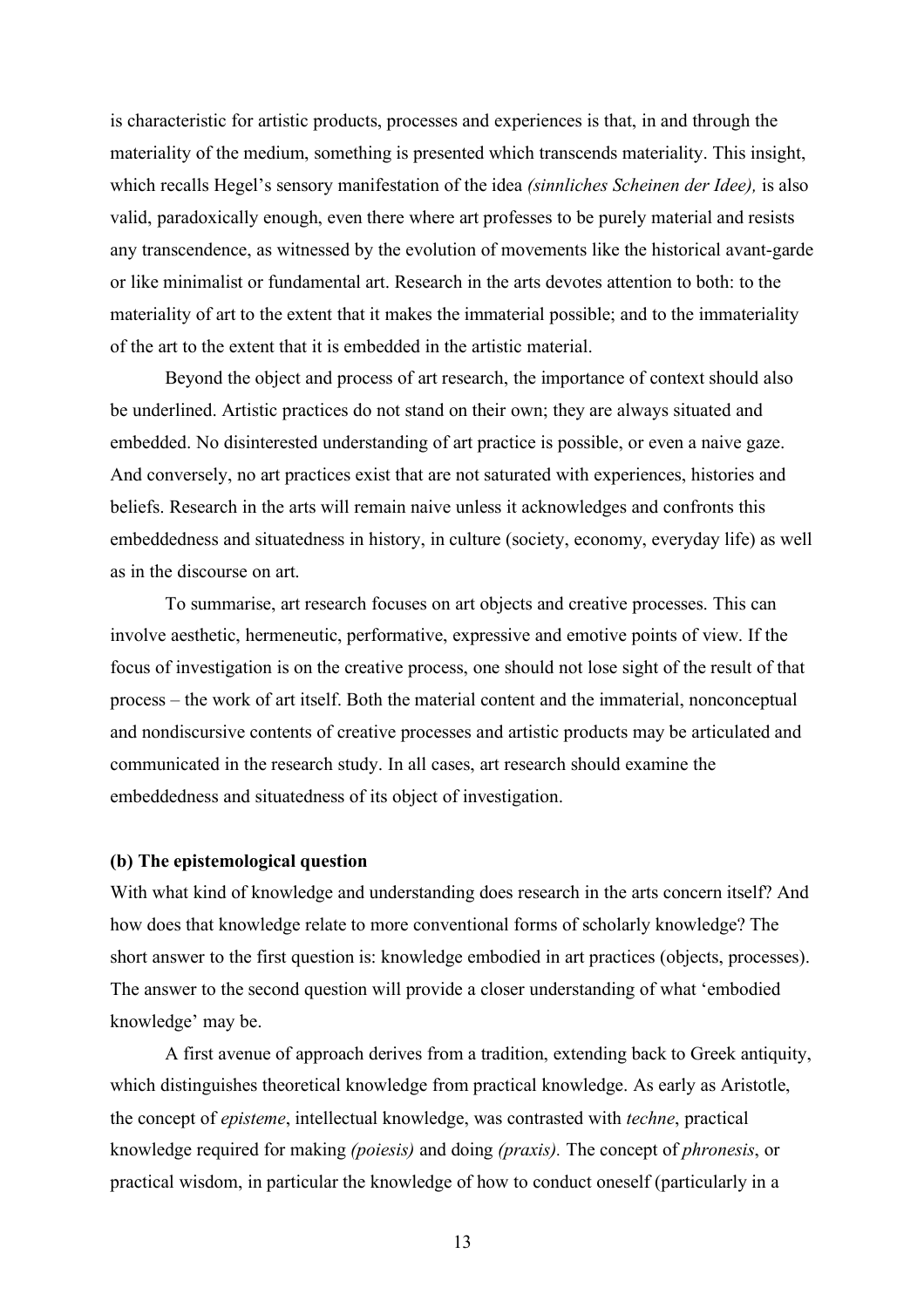moral sense), can also be understood in opposition to intellectual knowledge, which was known to be deficient when it came to worldly wisdom (Carr, 1999; Kessels & Korthagen, 2001). In the 20th century, this opposition was thematised in analytic philosophy as that between 'knowing that' and 'knowing how', between knowledge and skill. Notably Gilbert Ryle (1949), and after him Michael Polanyi (1962, 1966) and the art theoretician David Carr (1978, 1999), elevated practical knowledge – which, being tacit, implicit knowledge, finds no direct discursive or conceptual expression – to an epistemologically equal footing, and Polanyi even saw it as the foundation of all knowledge.

Since Alexander Baumgarten, the knowledge embodied in art has been a subject of speculation and reflection in philosophical aesthetics as well. The nonconceptual knowledge embodied in art has been analysed in many different ways: in Baumgarten as *'analogon rationis',* through which great art is able to manifest perfect sensory knowledge; in Immanuel Kant as 'cultural value' *(Kulturwert),* the quality through which art gives food for thought and distinguishes itself from mere aesthetic gratification of the senses; in Friedrich W.J. Schelling as the 'organon of philosophy', the art experience that rises above every conceptual framework and is the only experience that can touch on the 'absolute'; in Theodor W. Adorno as the 'epistemic character' *(Erkenntnischarakter),* through which art 'articulates' the hidden truth about the dark reality of society; and also in postmodern contemporaries like Jacques Derrida, Jean-François Lyotard and Gilles Deleuze, who, each in their own way, counterpose the evocative power of that which is embodied in art to the restricting nature of intellectual knowledge.

Some contributors to the debate on the specificity of research in the arts entertain the belief that art comes into being purely on the basis of intuition, on irrational grounds and via noncognitive routes, and that this makes it inaccessible for investigation from within. This misconception arises when the nonconceptual content of artistic facts becomes confused with their presumed noncognitive form, and when the nondiscursive manner in which that content is presented to us is presumed to betray its irrationality. Yet the phenomena at work in the artistic domain are decidedly cognitive and rational, even if we cannot always directly access them via language and concepts. Part of the specificity of art research therefore lies in the distinctive manner in which the nonconceptual and nondiscursive contents are articulated and communicated.

The epistemological issue of the distinctive character of art knowledge is also addressed by phenomenology, by hermeneutics and by the cognitive sciences. In the work of Maurice Merleau-Ponty, embodied knowledge is also concretely 'bodily knowledge'. The *a*

14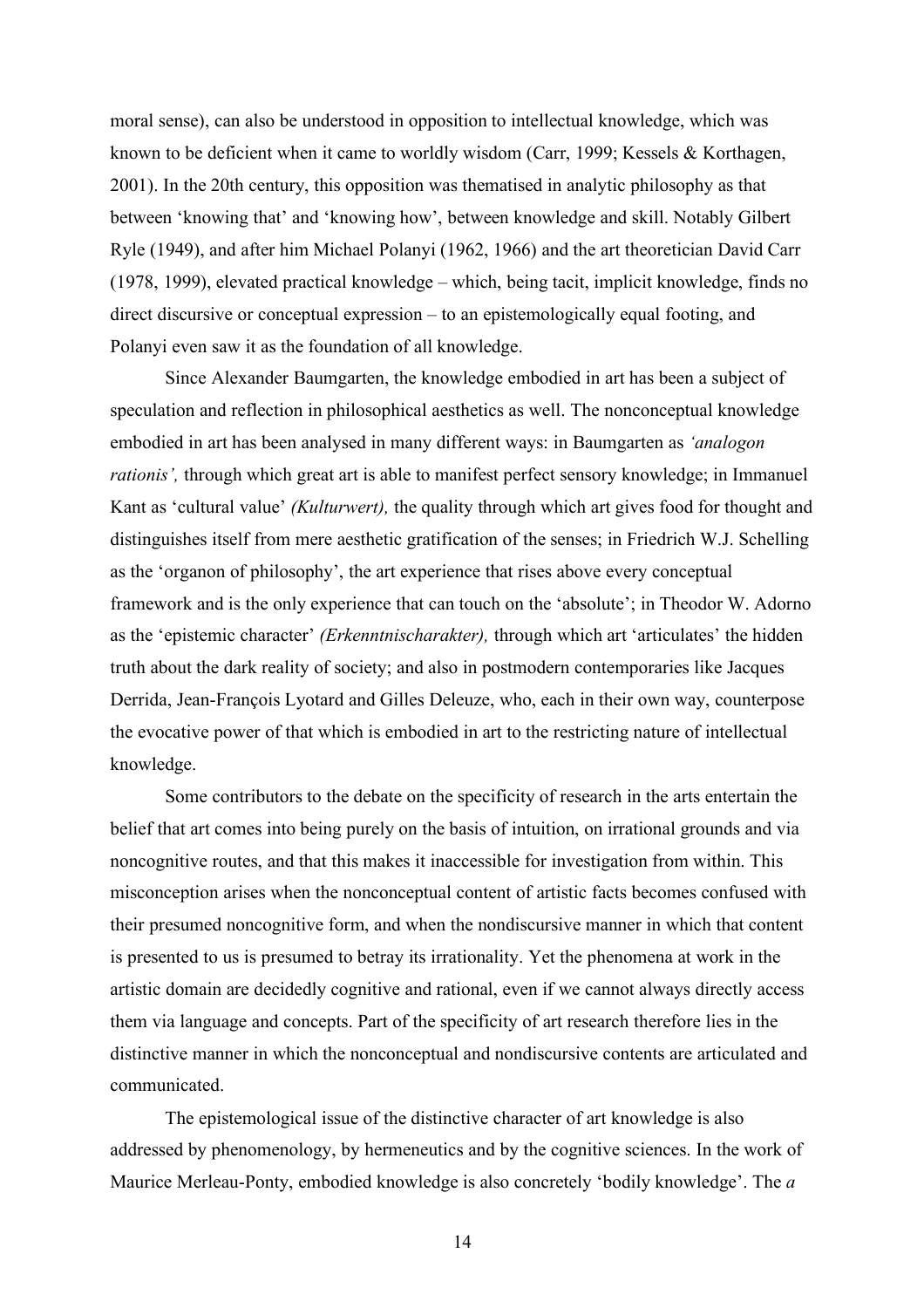*priori* of the body assumes the place of the *a priori* of intellectual knowledge, making the prereflexive bodily intimacy with the world around us into the foundation of our thinking, acting and feeling. In the context of the current debate, Merleau-Ponty's insights have had strong influence in theatre studies (particularly dance studies; see e.g. Parviainen, 2002) and also in gender studies.

I have already mentioned hermeneutics as a vehicle for accessing what is at work in art. The fundamental ambiguity of artworks renders interpretation an unfinished process in which the interpreter and the interpreted temporarily melt together in ever-receding interpretative horizons. This 'effective history' *(Wirkungsgeschichte),* as Hans-Georg Gadamer has called it, enables the productive interpretation of art research to generate new meanings, embodied in concrete works of art.

Embodied knowledge has also been one of the focuses of research in the field of cognitive psychology, as in the work of Howard Gardner (1985) on multiple intelligence or that of Herbert Dreyfus (1982) on artificial intelligence. The zone between cognition and creativity is now even under exploration in collaborative projects between scientists and artists. 18

In sum, the knowledge embodied in art, which has been variously analysed as tacit, practical knowledge, as 'knowing-how' and as sensory knowledge, is cognitive, though nonconceptual; and it is rational, though nondiscursive. The distinctive nature of the knowledge content has been analysed in depth in phenomenology, hermeneutics and cognitive psychology.

### **(c) The methodological question**

Before I turn to the question of which methods and techniques of investigation are appropriate to research in the arts, and in what respects they may differ from those in other scholarly domains, it seems wise to draw a distinction between the terms 'method' and 'methodology'. In the debate on research in the arts, the term 'methodology' is frequently used at times when one simply means 'method' in the singular or plural. Although 'methodology' may sound more weighty, the procedures it refers to can usually be less mystifyingly called 'methods'. I am following here the suggestion made by Ken Friedman in an exchange of views about research training in the arts, when he proposed using 'methodology' exclusively to refer to the

 <sup>18</sup> *Choreography and Cognition*. http://www.choreocog.net/.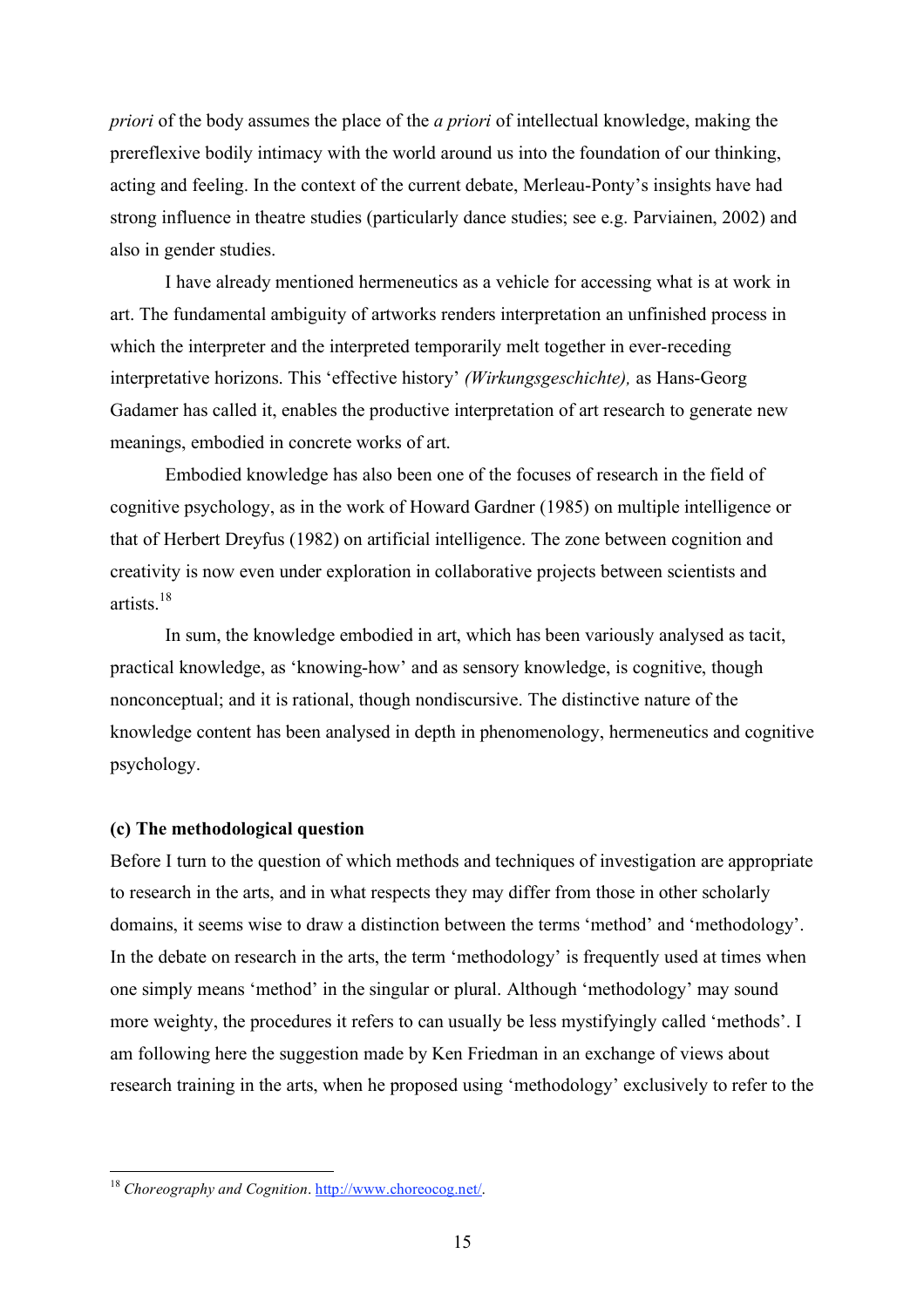comparative study of methods.<sup>19</sup> A 'method' is then simply a well-considered, systematic way of reaching a particular objective.

The central question here is: Is there a characteristic, privileged way of obtaining access to the research domain of art practice and the knowledge embodied in it, a route that could be denoted by the term 'artistic research'? Under what premises can such research be done and, in conjunction with this, should such research orient itself to or conform to approved academic (or scientific) standards and conventions? Here, too, opinions in the debate differ widely, and it is not always clear whether a person's stance is informed by considerations pertinent to the issue or by motives that are essentially extraneous to art research. Individuals and institutions that have an interest in using partly institutional means to protect their activities, for example against the bureaucratic world of the universities, may be more inclined to adopt an 'independent' course than those who are less afraid of selling their body and soul.

One distinction from more mainstream scholarly research is that research in the arts is generally performed by artists. In fact, one could argue that *only* artists are capable of conducting such practice-based research. But if that is the case, objectivity then becomes an urgent concern, as one criterion for sound academic research is a fundamental *indifference* as to who performs the research. Any other investigator ought to be able to obtain the same results under identical conditions. Do artists have privileged access to the research domain, then? The answer is yes. Because artistic creative processes are inextricably bound up with the creative personality and with the individual, sometimes idiosyncratic gaze of the artist, research like this can best be performed 'from within'. Moreover, the activity at issue here is research *in* art practice, which implies that creating and performing are themselves part of the research process – so who else besides creators and performers would be qualified to carry them out? Now this blurring of the distinction between subjects and objects of study becomes further complicated by the fact that the research is often of partial, or even primary, benefit to the artist-researcher's own artistic development. Obviously there must be limits. In cases where the impact of research remains confined to the artist's own oeuvre and has no significance for the wider research context, then one can justifiably ask whether this qualifies as research in the true sense of the word.

Just as with the ontology and epistemology of research in the arts, the issue of methodology may also be further clarified by a comparison with mainstream scholarship.

<sup>&</sup>lt;sup>19</sup> See Ken Friedman's contribution to the PhD-Design list on 9 April 2002.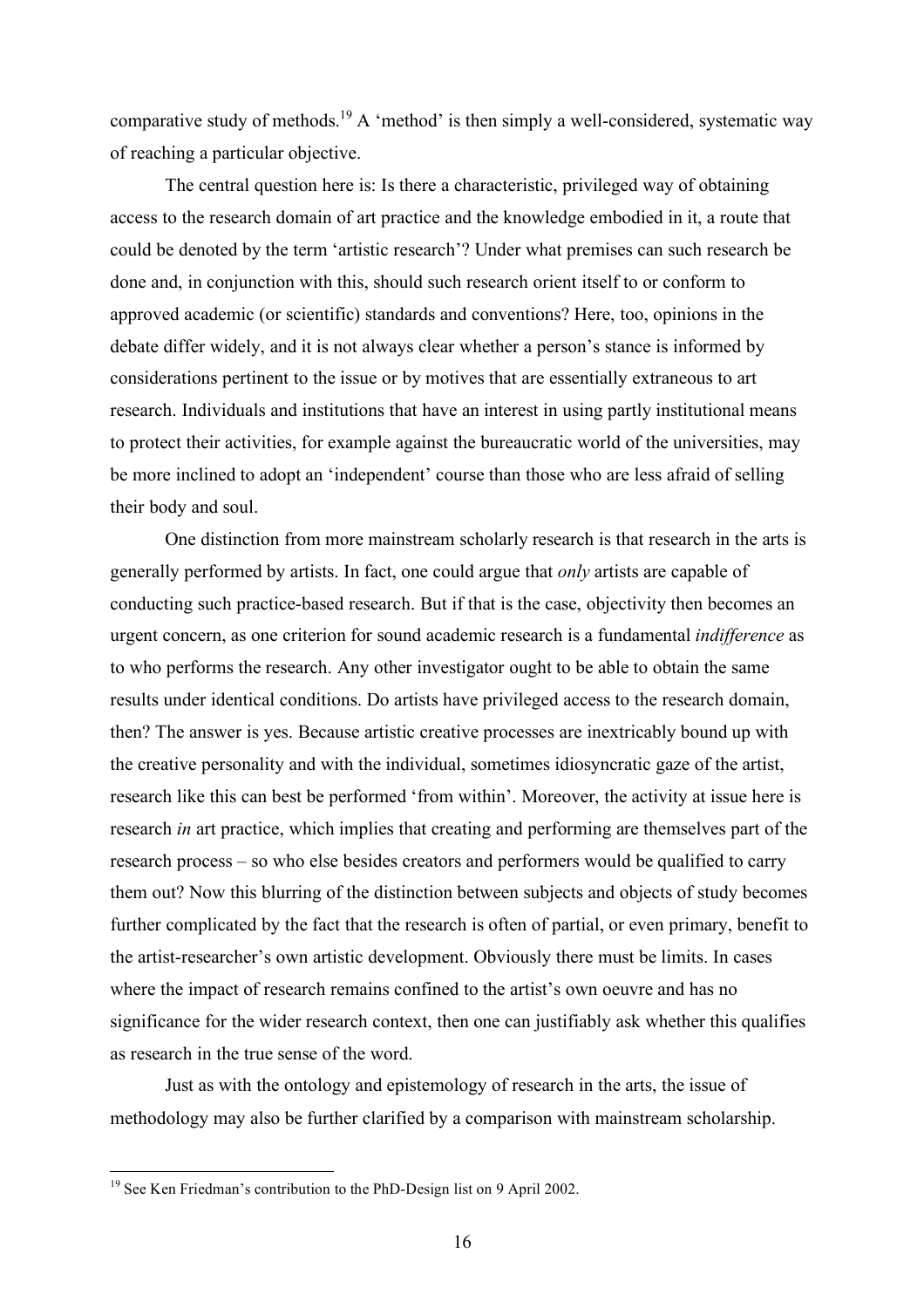Taking the broad classification into three academic domains as a reference, we can make the following rough generalisations about the different methods associated with them. As a rule, the natural sciences have an empirical-deductive orientation; that is, their methods are experimental and are designed to explain phenomena. Experiments and laboratory settings are characteristic of natural science research. The social sciences are likewise empirically oriented as a rule; their methods are usually not experimental, however, but are primarily designed to describe and analyse data. Quantitative and qualitative analysis exemplify social science research. One method developed in the social science disciplines of ethnography and social anthropology is participant observation. This approach acknowledges the mutual interpenetration of the subject and object of field research, and might serve to an extent as a model for some types of research in the arts. The humanities are as a rule more analytically than empirically oriented, and they focus more on interpretation than on description or explanation. Characteristic forms of research in the humanities are historiography, philosophical reflection and cultural criticism.

If we compare various fields of scholarship with one another and ask (1) whether they are exact or interpretive in nature, (2) whether they seek to identify universal laws or to understand particular and specific instances and (3) whether experimentation plays a part in their research, then we arrive at the following schematic structure.<sup>20</sup> Pure mathematics is generally an exact, universally valid and nonexperimental science. The natural sciences likewise seek to generate exact knowledge that corresponds to universal laws or patterns, but which, contrary to mathematical knowledge, is often obtained by experimental means. These can be contrasted with art history (to cite just one example from the humanities), which is not primarily interested in formulating precise, universal laws, but more in gaining access to the particular and the singular through interpretation. Experimentation plays virtually no role there at all.

The distinctive position that arts research occupies in this respect now comes into view. Research in the arts likewise generally aims at interpreting the particular and the unique, but in this type of research practical experimentation is an essential element. Hence, the answer to the question of art research methodology is briefly that the research design

 $^{20}$  I am indebted here to Nevanlinna (2004). I agree with the author in acknowledging that the comparison is rather rough. Moreover, especially in view of the evolution of modern science and recent insights in the philosophy of science, classifications like these should definitely be viewed with scepticism. For example, it is very common today, particularly for non-physicists, to point to the incommensurable paradigms of quantum mechanics, relativity theory and classical mechanics in order to emphasise the interpretive nature of scientific knowledge.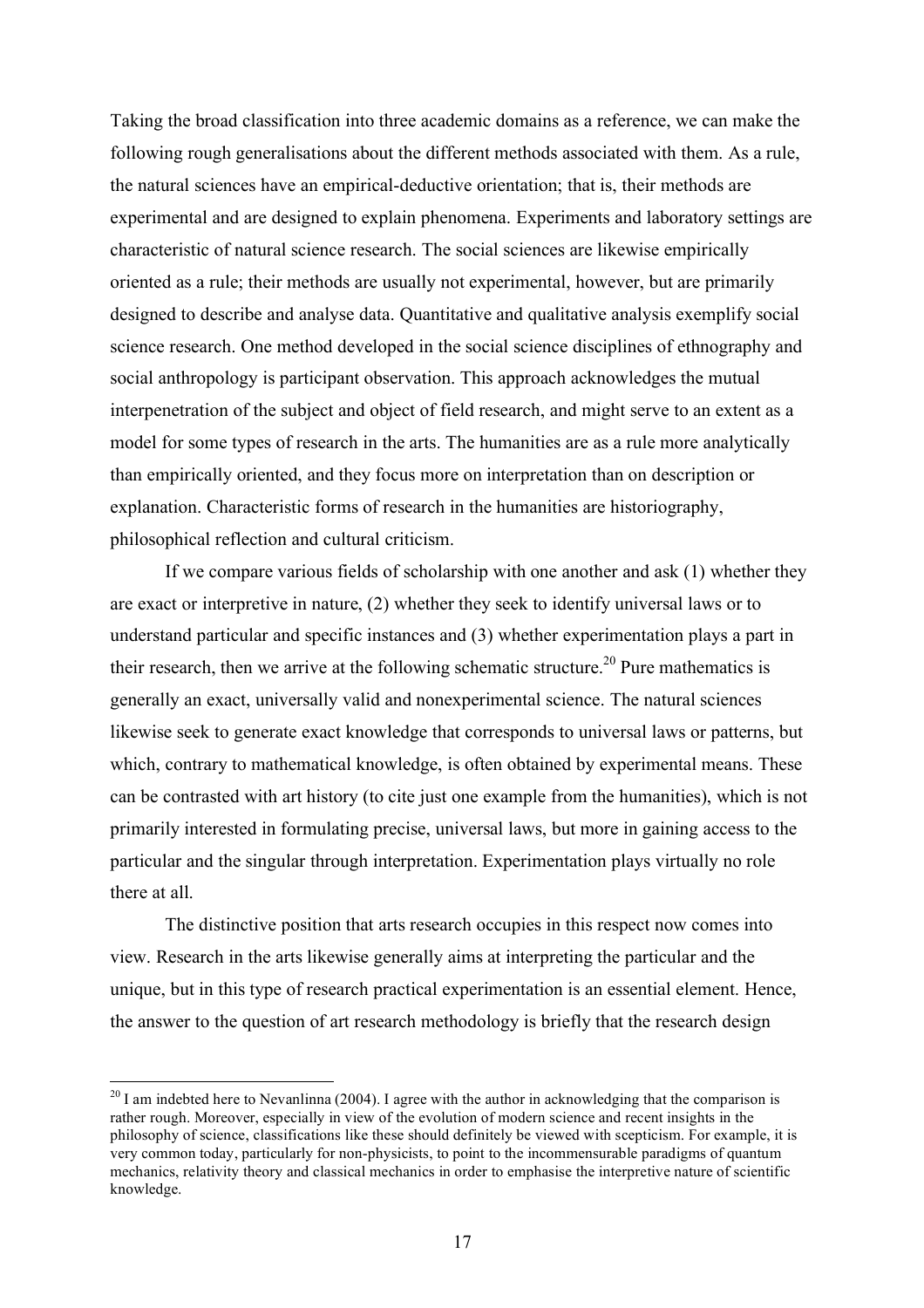incorporates both experimentation and participation in practice and the interpretation of that practice.

In summary, research in the arts is performed by artists as a rule, but their research envisages a broader-ranging impact than the development of their own artistry. Unlike other domains of knowledge, art research employs both experimental and hermeneutic methods in addressing itself to particular and singular products and processes.

If we now take together these explorations of the ontological, epistemological and methodological facets of research in the arts and condense them into one brief formula, we arrive at the following characterisation:

*Art practice – both the art object and the creative process – embodies situated, tacit knowledge that can be revealed and articulated by means of experimentation and interpretation.*

In conjunction with the earlier answer to the question of how art practice-as-research can be distinguished from art practice-in-itself, we now arrive at the following definition:

*Art practice qualifies as research if its purpose is to expand our knowledge and understanding by conducting an original investigation in and through art objects and creative processes. Art research begins by addressing questions that are pertinent in the research context and in the art world. Researchers employ experimental and hermeneutic methods that reveal and articulate the tacit knowledge that is situated and embodied in specific artworks and artistic processes. Research processes and outcomes are documented and disseminated in an appropriate manner to the research community and the wider public.*

### **IV**

### **Coda: legitimacy**

Research on the supervision of practice-based research projects in the arts (Hockey & Allen-Collinson, 2000; Hockey, 2003) has shown that one difficulty experienced by both PhD candidates and their supervisors lies in the distrust and scepticism of those around them – individuals in their own institutions as well as those in wider circles – with respect to research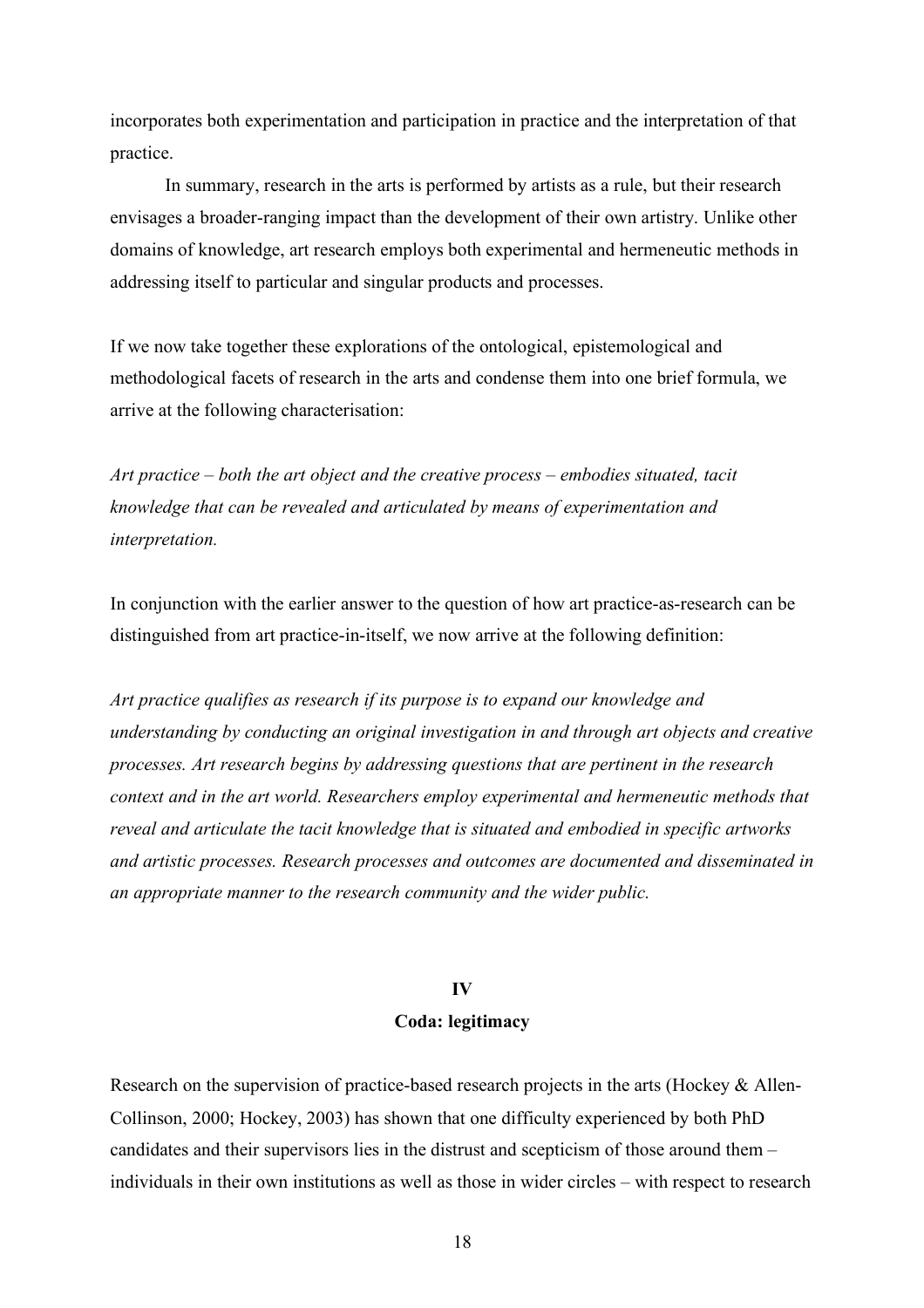of this type. Those involved in art research often have to 'sell' their research as a credible endeavour, and to consume much time and energy in having to repeatedly explain to all sorts of individuals and authorities what the research involves and what the rationale of this type of research is. Overcoming institutional barriers and persuading other people claim a disproportionate amount of time, quite apart from the fact that this usually has little to do with the actual topic of research. And the burden of proof always rests with the 'novices', whereas the legitimacy of mainstream academic research is seldom fundamentally challenged.

The issue culminates in the question of whether research in which the creation of art is intermeshed with the research process is indeed serious scholarly research, and whether it is PhD-worthy (Candlin, 2000a, 2000b). Some would argue that although research-like art practices in themselves can or do have value – a value comparable or even equivalent to that of scholarly research – we are nevertheless dealing with two unlike endeavours: true research on the one hand, and on the other hand an activity that must be kept distinct from research, even if it might be of equivalent value from a societal or other viewpoint. Opinions differ on this point in the debate on practice-based doctorates in the arts. Frayling (in UKCGE, 1997), Strand (1998) and others have argued in this connection for introducing the concept of 'research equivalence'. I would suspect that one motive of the 'research equivalence'– proponents may be that practice-based research, with its nondiscursive, performative and artistic qualities, will then no longer have to be 'sold'.

Because art practices, irrespective of whether they present themselves as research, are considered of value to our culture, another argument goes, the practitioners perhaps deserve to be rewarded with a higher education degree as well as with funding – but the *name* of that degree ought to make clear that it is not based on 'true' scholarly research; in other words, it should not be a PhD but some sort of 'professional doctorate'. The distinction between PhDs and professional doctorates has existed in the United States for some time. Basically one could argue that the research-oriented academic world in that country regards professional doctorates as inferior, whereas the professional art world tends to look down on the more 'academic' degrees like MAs and PhDs.

In addition to equivalence, another theme in the PhD-versus-PD debate in the arts involves the nature and orientation of the doctoral degree. Those who are inclined to compare research in the arts to endeavours like technical, applied research or design research will be more likely to argue for a professional doctorate than those who would emphasise the kinship between art research and humanities or cultural studies research. Another proposal, partly aimed at avoiding an unwanted proliferation of titles and to keep the system of degrees

19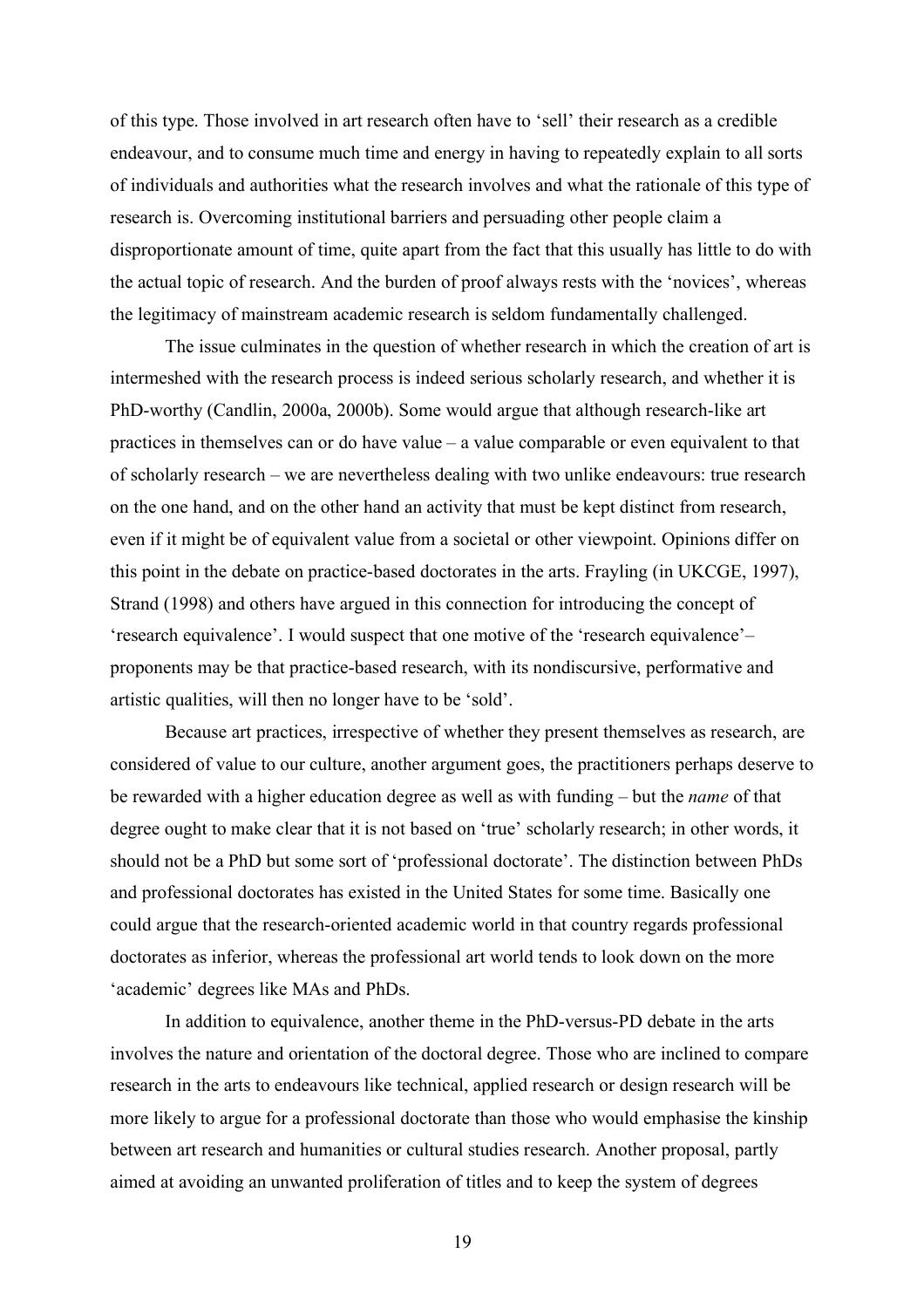transparent, is to introduce a so-called inclusive model (see e.g. UKCGE, 1997, 14ff, 26ff). The PhD would then signify that its holder is capable of conducting research at the highest level, but would leave open whether that was 'pure' academic research or practice-based research. The entire spectrum from theoretical research to design research, from the natural sciences to classical studies, from dentistry, food quality management and civil engineering to theology, fiscal law and creative arts, could all be encompassed within that PhD degree.

The misgivings about the legitimacy of practice-based research degrees in the creative and performing arts arise mainly because people have trouble taking research seriously which is designed, articulated and documented with both discursive and artistic means. The difficulty lurks in the presumed impossibility of arriving at a more or less objective assessment of the quality of the research – as if a specialised art forum did not already exist alongside the academic one, and as if academic or scientific objectivity itself were an unproblematic notion. In a certain sense, a discussion is repeating itself here that has already taken place (and still continues) with respect to the emancipation of the social sciences: the prerogative of the old guard that thinks it holds the standard of quality against the rights of the newcomers who, by introducing their own field of research, actually alter the current understanding of what scholarship and objectivity are.

If the comparison with the emancipation of the social sciences is at all valid, then there is still a long way to go. Even after two centuries of debate about the fundamental premise of social science, some people, both inside and outside the universities, still question the autonomy (and legitimacy) of that domain of knowledge. On the other hand, the rapid development of a new discipline like cultural studies may also give cause for optimism. Perhaps I would be going too far to call for a paradigm shift, but I do know for sure that a shift in thinking is needed in the minds of some people. We knew we would face tough resistance, and though that may dampen our spirits from time to time, it is a challenge we can meet.

# h.borgdorff@ahk.nl

31-1-2006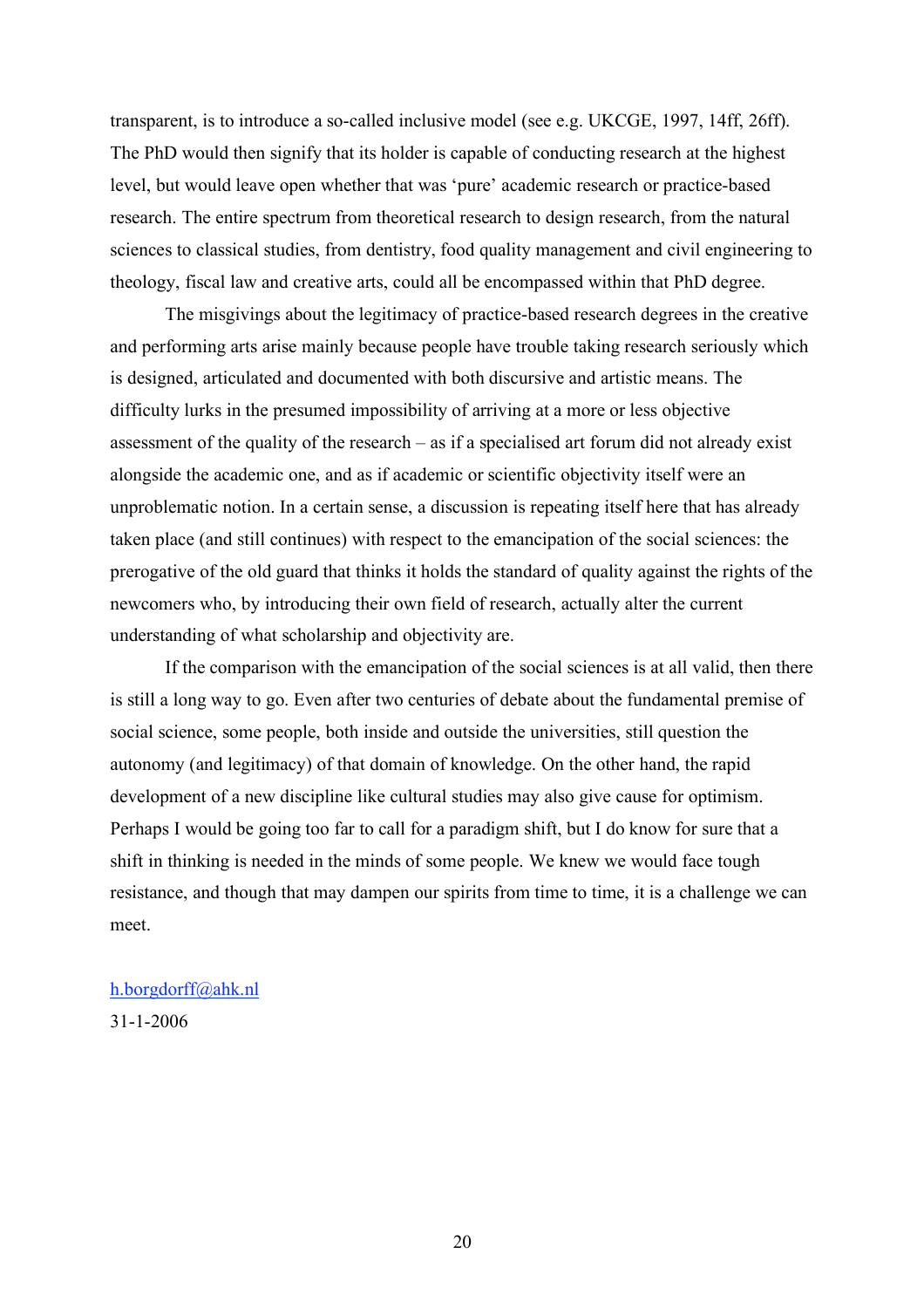# **Literature**

- AHRC. (2003). *Review of Research Assessment. Research in the Creative & Performing Arts*. http://www.ahrc.ac.uk/images/4\_92883.pdf.
- Andrews, Stuart & Robin Nelson. (2003). *Practice as Research: regulations, protocols and guidelines,* (including Draft 'best practice' guidelines on PaR PhDs and 'Ten Steps to a 'Perfect' PaR PhD). PALATINE. http://www.lancs.ac.uk/palatine/dev-awards/parreport.htm.
- AWT (2005). *Ontwerp en ontwikkeling. De functie en plaats van onderzoeksactiviteiten in hogescholen*. Adviesraad voor het Wetenschaps- en Technologiebeleid, August 2005.
- Biggs, Michael A.R. (2003). The Role of 'the Work' in Research. (Paper presented at the PARIP 2003 Conference, 11-14 September 2003.) Bristol. http://www.bris.ac.uk/parip/biggs.htm.
- Borgdorff, Henk. "The Conflict of the Faculties. On Theory. Practice and Research in Professional Arts Academies." In *The Reflexive Zone*, Utrecht, HKU (2004).
	- ———. (2005, 29 September). Emancipatie 'faculteit der kunsten' nodig'. *NRC*, opiniepagina.
- Candlin, Fiona. (2000a). Practice-Based Doctorates and Questions of Academic Legitimacy. *The International Journal of Art and Design Education (JADE)* 19(1), 96-1001.
	- -. (2000b). A Proper Anxiety? Practice-Based Research and Academic Unease. *Working Papers in Art & Design* 1 (2000).

http://www.herts.ac.uk/artdes1/research/papers/wpades/vol1/candlin2full.html.

- ———. (2001). A Dual Inheritance: The Politics of Educational Reform and PhDs in Art and Design. *The International Journal of Art and Design Education (JADE)* 20(3), 302-10.
- Carr, David. (1978). Practical Reasoning and Knowing How. *Journal of Human Movement Studies* 4, 3-20.
	- ———. (1999). Art, Practical Knowledge and Aesthetic Objectivity. *Ratio* 12(3), 240-56.
- Dallow, Peter. (2003). Representing Creativeness: Practice-Based Approaches to Research in the Creative Arts. *Art, Design and Communication in Higher Education* 2(1).
- Dreyfus, Hubert L. (1982). *Husserl Intentionality and Cognitive Science*. MIT Press.
- Dublin Descriptors. (2004). *Shared 'Dublin' descriptors for Short Cycle, First Cycle, Second Cycle and Third Cycle Awards*. Joint Quality Initiative. http://www.jointquality.org/.
- Eisner, Elliot W. (2003). On the Differences between Scientific and Artistic Approaches to Qualitative Research. *Visual Arts Research* 29(57), 5-11.
- Frayling, Christopher. (1993). *Research in art and design.* Royal College of Art Research Papers series 1(1). London: Royal College of Art.
- Gardner, Howard. (1985). *Frames of Mind*. Basic Books.
- Gray, Carole, and Julian Malins. (2004). *Visualizing Research. A guide to the research process in art and design*. Aldershot: Ashgate.
- Hannula, Mika, Juha Suornta, Tere Vadén. (2005). *Artistic Research*, Helsinki/Gothenburg.
- Hockey, John. (2005). Practice-Based Research Degree Students in Art and Design: Identity and Adaptation. *The International Journal of Art and Design Education (JADE)* 22(1), 82-91.
- Hockey, John, and Jacqueline Allen-Collinson. (2000). The Supervision of Practice-Based Research Degrees in Art and Design. *The International Journal of Art and Design Education (JADE)* 19(3), 345-55.
- Kessels, Jos, and Fred Korthagen. (2001). The Relation between Theory and Practice: Back to the Classics. In *Linking Practice and Theory*, edited by F.A.J. Korthagen et al. New York.